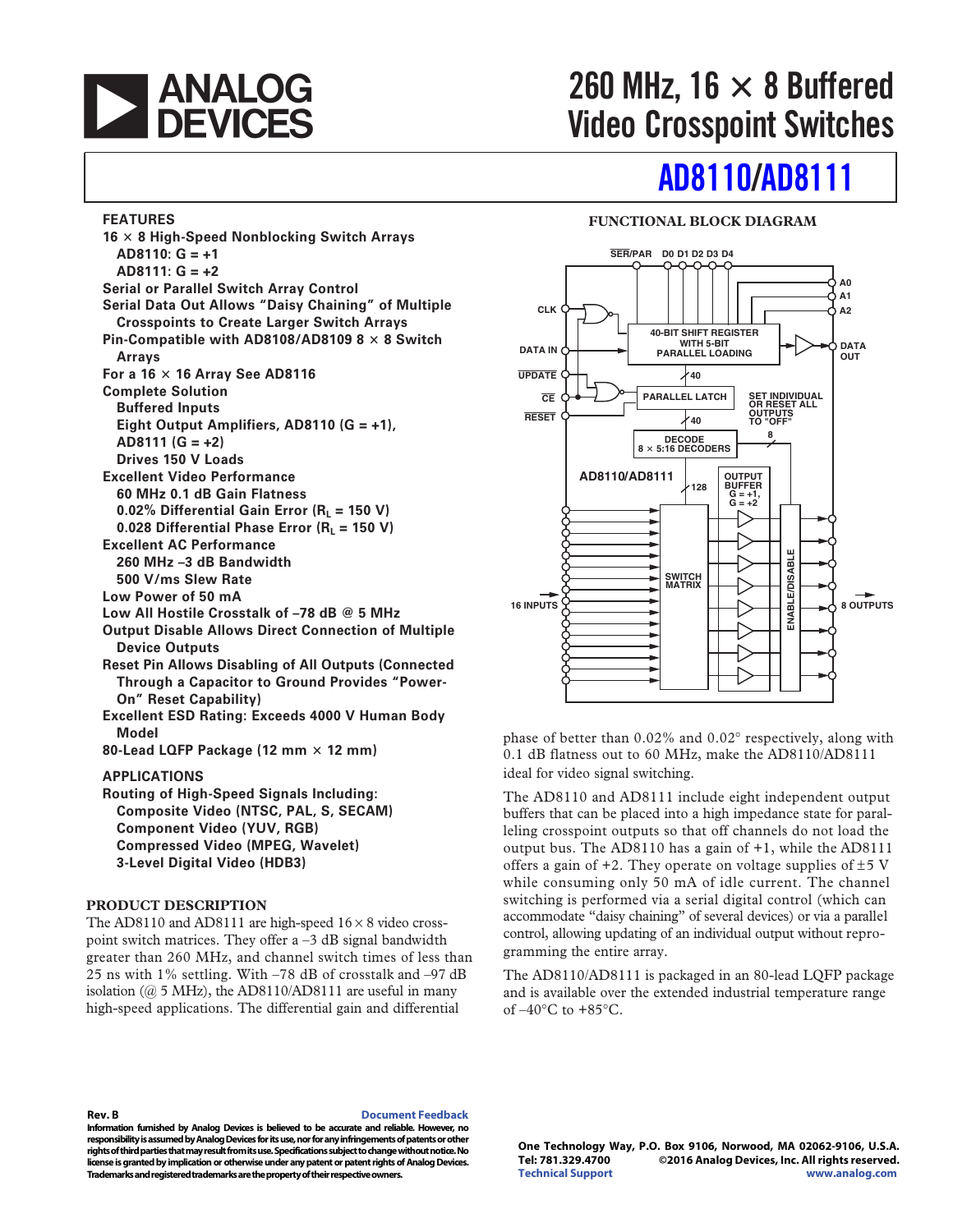# $AD8110/AD8111-SPECIFICATIONS$   $(V_S = \pm 5 V, T_A = +25°C, R_L = 1 k\Omega$  unless otherwise noted.)

|                                                                                                                                                    |                                                                                                                                                                                                                                                                                                                                                     |                 | AD8110/AD8111                                                              |                                  |                                                                            |                                                                                                                             |
|----------------------------------------------------------------------------------------------------------------------------------------------------|-----------------------------------------------------------------------------------------------------------------------------------------------------------------------------------------------------------------------------------------------------------------------------------------------------------------------------------------------------|-----------------|----------------------------------------------------------------------------|----------------------------------|----------------------------------------------------------------------------|-----------------------------------------------------------------------------------------------------------------------------|
| Parameter                                                                                                                                          | <b>Conditions</b>                                                                                                                                                                                                                                                                                                                                   | Min             | Typ                                                                        | Max                              | Unit                                                                       | Reference                                                                                                                   |
| <b>DYNAMIC PERFORMANCE</b><br>$-3$ dB Bandwidth<br>Propagation Delay<br>Slew Rate<br><b>Settling Time</b><br>Gain Flatness                         | 200 mV p-p, R <sub>L</sub> = 150 Ω<br>2 V p-p, $R_L$ = 150 Ω<br>2 V p-p, $R_L$ = 150 Ω<br>2 V Step, $R_L$ = 150 $\Omega$<br>0.1%, 2 V Step, $R_L = 150 \Omega$<br>0.05 dB, 200 mV p-p, $R_L$ = 150 $\Omega$<br>$0.05$ dB, 2 V p-p, R <sub>L</sub> = 150 $\Omega$<br>0.1 dB, 200 mV p-p, $R_L = 150 \Omega$<br>0.1 dB, 2 V p-p, $R_L$ = 150 $\Omega$ | 300/190         | 390/260<br>150<br>5<br>500<br>40<br>60/40<br>65/40<br>80/57<br>70/57       |                                  | MHz<br>MHz<br>ns<br>$V/\mu s$<br>ns<br>MHz<br>MHz<br>MHz<br>MHz            | <b>TPC 1, 7</b><br><b>TPC 1, 7</b><br>TPC 6, 12<br><b>TPC 1, 7</b><br><b>TPC 1, 7</b><br><b>TPC 1, 7</b><br><b>TPC 1, 7</b> |
| NOISE/DISTORTION PERFORMANCE<br>Differential Gain Error<br>Differential Phase Error<br>Crosstalk, All Hostile<br>Off Isolation, Input-Output       | NTSC or PAL, $R_L = 1 k\Omega$<br>NTSC or PAL, $R_L$ =150 $\Omega$<br>NTSC or PAL, $R_L = 1 k\Omega$<br>NTSC or PAL, $R_L$ = 150 $\Omega$<br>$f = 5$ MHz<br>$f = 10$ MHz<br>$f = 5$ MHz, R <sub>L</sub> = 150 $\Omega$ , One Channel                                                                                                                |                 | 0.01<br>0.02<br>0.01<br>0.02<br>$-78/-85$<br>$-78/-85$<br>$-97/-103$       |                                  | $\frac{0}{0}$<br>$\%$<br>Degrees<br>Degrees<br>dB<br>dB<br>dB              | TPC 2, 8<br>TPC 2, 8<br>TPC 17, 23                                                                                          |
| Input Voltage Noise                                                                                                                                | 0.01 MHz to 50 MHz                                                                                                                                                                                                                                                                                                                                  |                 | 15                                                                         |                                  | $nV/\sqrt{Hz}$                                                             | TPC 14, 20                                                                                                                  |
| DC PERFORMANCE<br>Gain Error<br>Gain Matching<br>Gain Temperature Coefficient                                                                      | $R_L = 1 k\Omega$<br>$R_I = 150 \Omega$<br>No Load, Channel-Channel<br>$R_L = 1 k\Omega$ , Channel-Channel                                                                                                                                                                                                                                          |                 | 0.04/0.1<br>0.15/0.25<br>0.5/8                                             | 0.07/0.5<br>0.02/1.0<br>0.09/1.0 | $\frac{0}{0}$<br>$\frac{0}{0}$<br>$\%$<br>$\frac{0}{0}$<br>$ppm/^{\circ}C$ |                                                                                                                             |
| <b>OUTPUT CHARACTERISTICS</b>                                                                                                                      |                                                                                                                                                                                                                                                                                                                                                     |                 |                                                                            |                                  |                                                                            |                                                                                                                             |
| Output Impedance<br>Output Disable Capacitance<br>Output Leakage Current<br>Output Voltage Range<br>Output Current<br><b>Short Circuit Current</b> | DC, Enabled<br>Disabled<br>Disabled<br>Disabled, AD8110 Only<br>No Load                                                                                                                                                                                                                                                                             | $\pm 2.5$<br>20 | 0.2<br>10/0.001<br>$\overline{2}$<br>1/NA<br>±3<br>40<br>65                |                                  | Ω<br>МΩ<br>pF<br>μA<br>V<br>mA<br>mA                                       | 18, 24<br>15, 21                                                                                                            |
| <b>INPUT CHARACTERISTICS</b><br>Input Offset Voltage<br>Input Voltage Range<br>Input Capacitance                                                   | Worst Case (All Configurations)<br>Temperature Coefficient<br>Any Switch Configuration                                                                                                                                                                                                                                                              | ±2.5/±1.25      | 5<br>12<br>±3/±1.5<br>2.5                                                  | 20                               | mV<br>$\mu$ V/°C<br>V<br>pF                                                | 29, 35<br>30, 36                                                                                                            |
| Input Resistance                                                                                                                                   |                                                                                                                                                                                                                                                                                                                                                     | 1               | 10                                                                         |                                  | MΩ                                                                         |                                                                                                                             |
| Input Bias Current<br>SWITCHING CHARACTERISTICS<br>Enable On Time<br>Switching Time, 2 V Step<br>Switching Transient (Glitch)                      | Per Output Selected<br>50% UPDATE to 1% Settling<br>Measured at Output                                                                                                                                                                                                                                                                              |                 | $\overline{2}$<br>60<br>25<br>20/30                                        | 5                                | μA<br>ns<br>ns<br>mV p-p                                                   | 16, 22                                                                                                                      |
| <b>POWER SUPPLIES</b><br>Supply Current<br>Supply Voltage Range<br><b>PSRR</b>                                                                     | AVCC, Outputs Enabled, No Load<br>AVCC, Outputs Disabled<br>AVEE, Outputs Enabled, No Load<br>AVEE, Outputs Disabled<br><b>DVCC</b><br>$f = 100$ kHz<br>$f = 1$ MHz                                                                                                                                                                                 |                 | 38<br>15<br>38<br>15<br>11<br>$\pm 4.5$ to $\pm 5.5$<br>75/78<br>$-55/-58$ |                                  | mA<br>mA<br>mA<br>mA<br>mA<br>V<br>dB<br>dB                                | 13, 19                                                                                                                      |
| OPERATING TEMPERATURE RANGE<br>Temperature Range<br>$\theta_{JA}$                                                                                  | Operating (Still Air)<br>Operating (Still Air)                                                                                                                                                                                                                                                                                                      |                 | $-40$ to $+85$<br>48                                                       |                                  | $\rm ^{\circ}C$<br>$\mathrm{C/W}$                                          |                                                                                                                             |

Specifications subject to change without notice.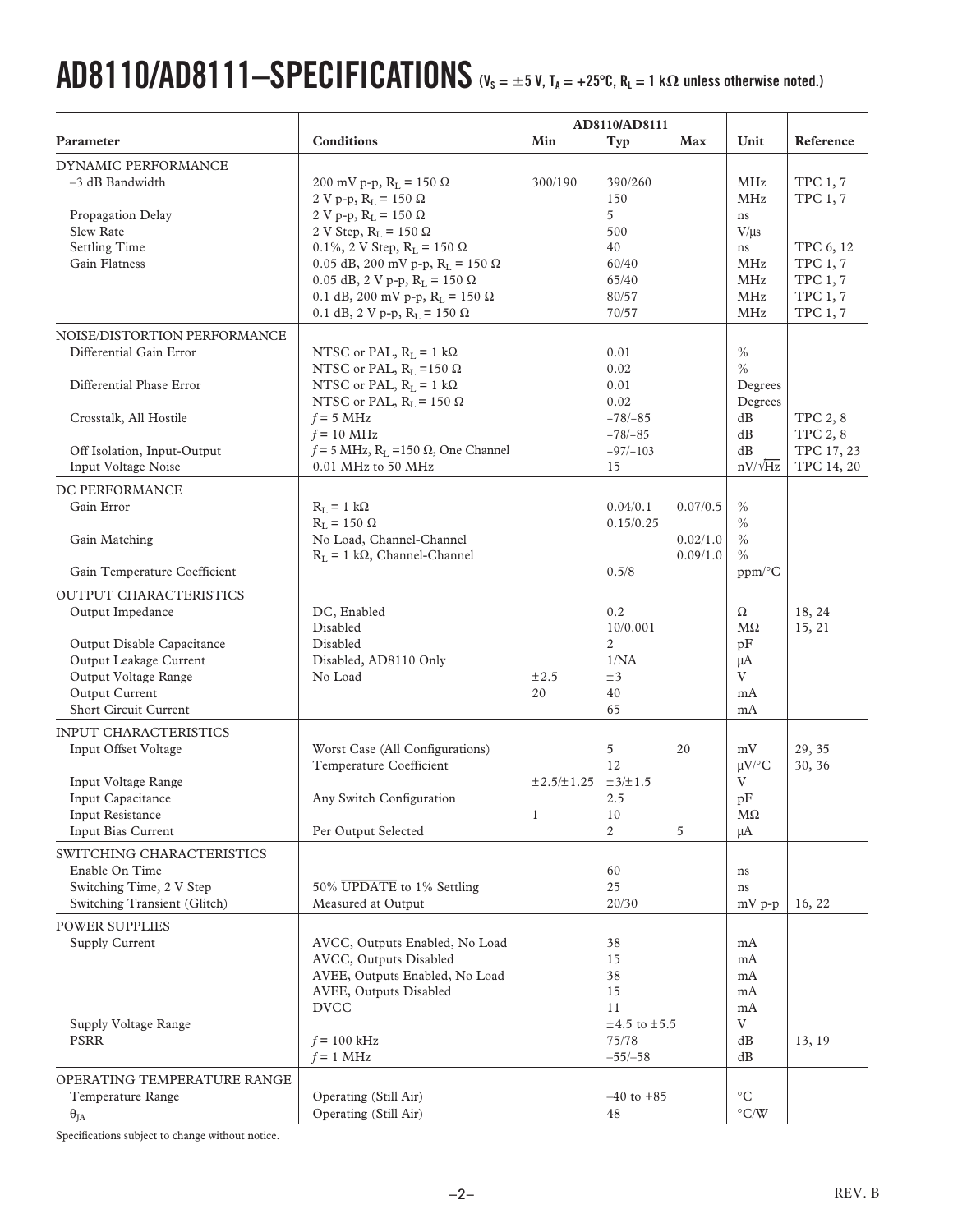### **TIMING CHARACTERISTICS (Serial)**

|                                               |                |          | Limit |     |      |
|-----------------------------------------------|----------------|----------|-------|-----|------|
| <b>Parameter</b>                              | <b>Symbol</b>  | Min      | Typ   | Max | Unit |
| Serial Data Setup Time                        | $t_1$          | 20       |       |     | ns   |
| CLK Pulsewidth                                | t <sub>2</sub> | 100      |       |     | ns   |
| Serial Data Hold Time                         | t3             | 20       |       |     | ns   |
| CLK Pulse Separation, Serial Mode             | t4             | 100      |       |     | ns   |
| CLK to UPDATE Delay                           | t <sub>5</sub> | $\Omega$ |       |     | ns   |
| <b>UPDATE</b> Pulsewidth                      | $t_{6}$        | 50       |       |     | ns   |
| CLK to DATA OUT Valid, Serial Mode            | t <sub>7</sub> |          |       | 180 | ns   |
| Propagation Delay, UPDATE to Switch On or Off |                |          |       | 8   | ns   |
| Data Load Time, CLK = 5 MHz, Serial Mode      |                |          | 8     |     | ЦS   |
| CLK, UPDATE Rise and Fall Times               |                |          |       | 100 | ns   |
| <b>RESET Time</b>                             |                | 200      |       |     | ns   |



Figure 1. Timing Diagram, Serial Mode

**Table I. Logic Levels**

| V <sub>IH</sub>                               | $\mathbf{V}_{\mathbf{H}}$                     | $\rm V_{OH}$ | $V_{OL}$    | <b>I</b> <sub>IH</sub>                        | Aп.                                           | I <sub>OH</sub> | $I_{OL}$             |
|-----------------------------------------------|-----------------------------------------------|--------------|-------------|-----------------------------------------------|-----------------------------------------------|-----------------|----------------------|
| RESET, SER/PAR<br>CLK, DATA IN,<br>CE, UPDATE | RESET, SER/PAR<br>CLK, DATA IN,<br>CE, UPDATE | DATA OUT     | DATA OUT    | RESET, SER/PAR<br>CLK, DATA IN,<br>CE, UPDATE | RESET, SER/PAR<br>CLK, DATA IN,<br>CE, UPDATE | DATA OUT        | DATA OUT             |
| 2.0 V min                                     | $0.8 V$ max                                   | 2.7 V min    | $0.5$ V max | $20 \mu A$ max                                | $-400$ $\mu$ A min                            | $-400$ uA max   | $3.0 \text{ mA min}$ |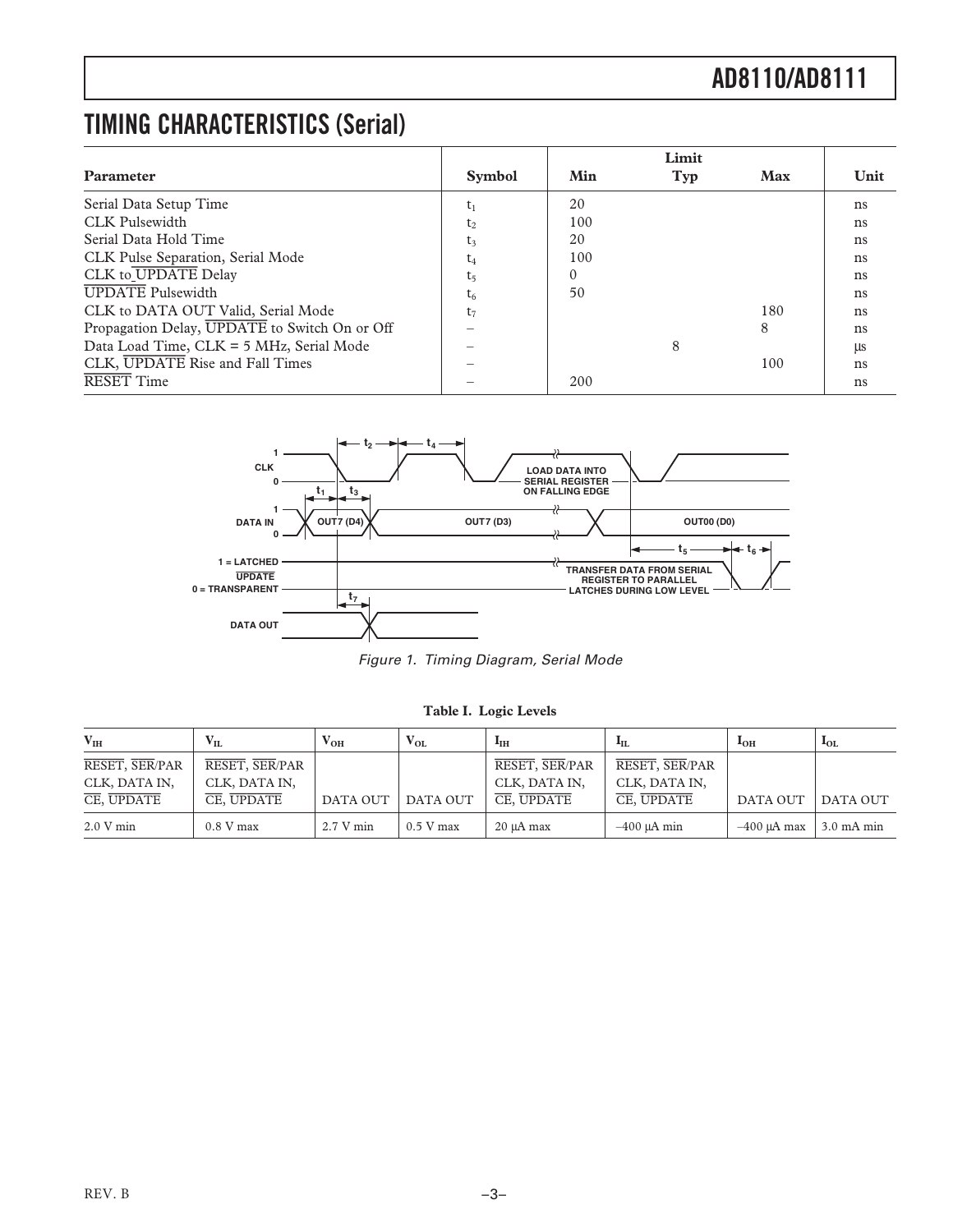### **TIMING CHARACTERISTICS (Parallel)**

|                                               |               |     | Limit      |      |
|-----------------------------------------------|---------------|-----|------------|------|
| Parameter                                     | <b>Symbol</b> | Min | <b>Max</b> | Unit |
| Data Setup Time                               | $t_1$         | 20  |            | ns   |
| <b>CLK Pulsewidth</b>                         | $t_2$         | 100 |            | ns   |
| Data Hold Time                                | t3            | 20  |            | ns   |
| CLK Pulse Separation                          | $t_4$         | 100 |            | ns   |
| CLK to UPDATE Delay                           | t,            |     |            | ns   |
| <b>UPDATE</b> Pulsewidth                      | $t_{6}$       | 50  |            | ns   |
| Propagation Delay, UPDATE to Switch On or Off |               |     | 8          | ns   |
| CLK, UPDATE Rise and Fall Times               |               |     | 100        | ns   |
| <b>RESET Time</b>                             |               | 200 |            | ns   |



Figure 2. Timing Diagram, Parallel Mode

| Table II. Logic Levels |  |  |
|------------------------|--|--|
|------------------------|--|--|

| $V_{IH}$                                                                           | $V_{II.}$          | $V_{OH}$  | $V_{OL}$    | $I_{\rm IH}$                                                                       | $I_{\rm IL}$                                                                       | I <sub>OH</sub> | $I_{OL}$             |
|------------------------------------------------------------------------------------|--------------------|-----------|-------------|------------------------------------------------------------------------------------|------------------------------------------------------------------------------------|-----------------|----------------------|
| RESET, SER/PAR                                                                     | RESET, SER/PAR     |           |             | RESET, SER/PAR                                                                     | RESET, SER/PAR                                                                     |                 |                      |
| CLK, D0, D1, D2,                                                                   | CLK, D0, D1, D2,   |           |             | CLK, D0, D1, D2,                                                                   | CLK, D0, D1, D2,                                                                   |                 |                      |
| D <sub>3</sub> , D <sub>4</sub> , A <sub>0</sub> , A <sub>1</sub> , A <sub>2</sub> | D3, D4, A0, A1, A2 |           |             | D <sub>3</sub> , D <sub>4</sub> , A <sub>0</sub> , A <sub>1</sub> , A <sub>2</sub> | D <sub>3</sub> , D <sub>4</sub> , A <sub>0</sub> , A <sub>1</sub> , A <sub>2</sub> |                 |                      |
| CE, UPDATE                                                                         | CE, UPDATE         | DATA OUT  | DATA OUT    | CE, UPDATE                                                                         | CE, UPDATE                                                                         | <b>DATA OUT</b> | DATA OUT             |
| 2.0 V min                                                                          | $0.8$ V max        | 2.7 V min | $0.5$ V max | 20 µA max                                                                          | $-400$ uA min                                                                      | $-400$ uA max   | $3.0 \text{ mA min}$ |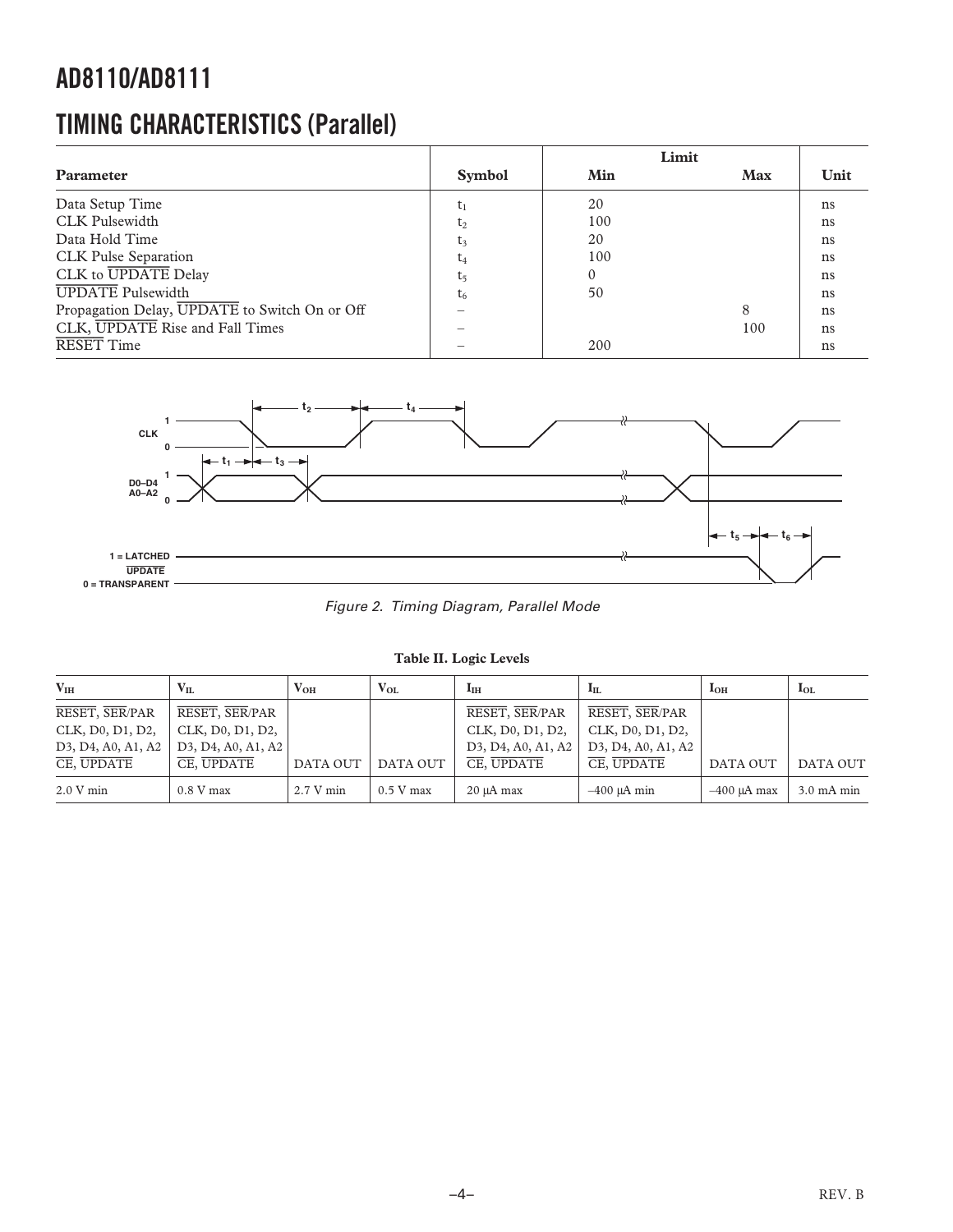#### **ABSOLUTE MAXIMUM RATINGS<sup>1</sup>**

| Internal Power Dissipation <sup>2</sup>                           |
|-------------------------------------------------------------------|
| AD8110/AD8111 80-Lead Plastic LQFP (ST)  2.6 W                    |
|                                                                   |
| <b>Output Short Circuit Duration</b>                              |
| Observe Power Derating Curves                                     |
| Storage Temperature Range $\ldots \ldots \ldots -65$ °C to +125°C |
| Lead Temperature Range (Soldering 10 sec) $\dots \dots$ 300°C     |
|                                                                   |

#### **NOTES**

<sup>1</sup>Stresses above those listed under Absolute Maximum Ratings may cause permanent damage to the device. This is a stress rating only; functional operation of the device at these or any other conditions above those indicated in the operational section of this specification is not implied. Exposure to absolute maximum rating conditions for extended periods may affect device reliability.

<sup>2</sup>Specification is for device in free air  $(T_A = 25^{\circ}C)$ :

80-lead plastic LQFP (ST):  $\theta_{JA} = 48^{\circ}$ C/W.

#### **MAXIMUM POWER DISSIPATION**

The maximum power that can be safely dissipated by the AD8110/AD8111 is limited by the associated rise in junction temperature. The maximum safe junction temperature for plastic encapsulated devices is determined by the glass transition temperature of the plastic, approximately 150°C. Temporarily exceeding this limit may cause a shift in parametric performance due to a change in the stresses exerted on the die by the package.

Exceeding a junction temperature of 175°C for an extended period can result in device failure.

While the AD8110/AD8111 is internally short circuit protected, this may not be sufficient to guarantee that the maximum junction temperature (150°C) is not exceeded under all conditions. To ensure proper operation, it is necessary to observe the maximum power derating curves shown in Figure 3.



Figure 3. Maximum Power Dissipation vs. Temperature

#### **CAUTION**

ESD (electrostatic discharge) sensitive device. Electrostatic charges as high as 4000 V readily accumulate on the human body and test equipment and can discharge without detection. Although the AD8110/AD8111 features proprietary ESD protection circuitry, permanent damage may occur on devices subjected to high-energy electrostatic discharges. Therefore, proper ESD precautions are recommended to avoid performance degradation or loss of functionality.

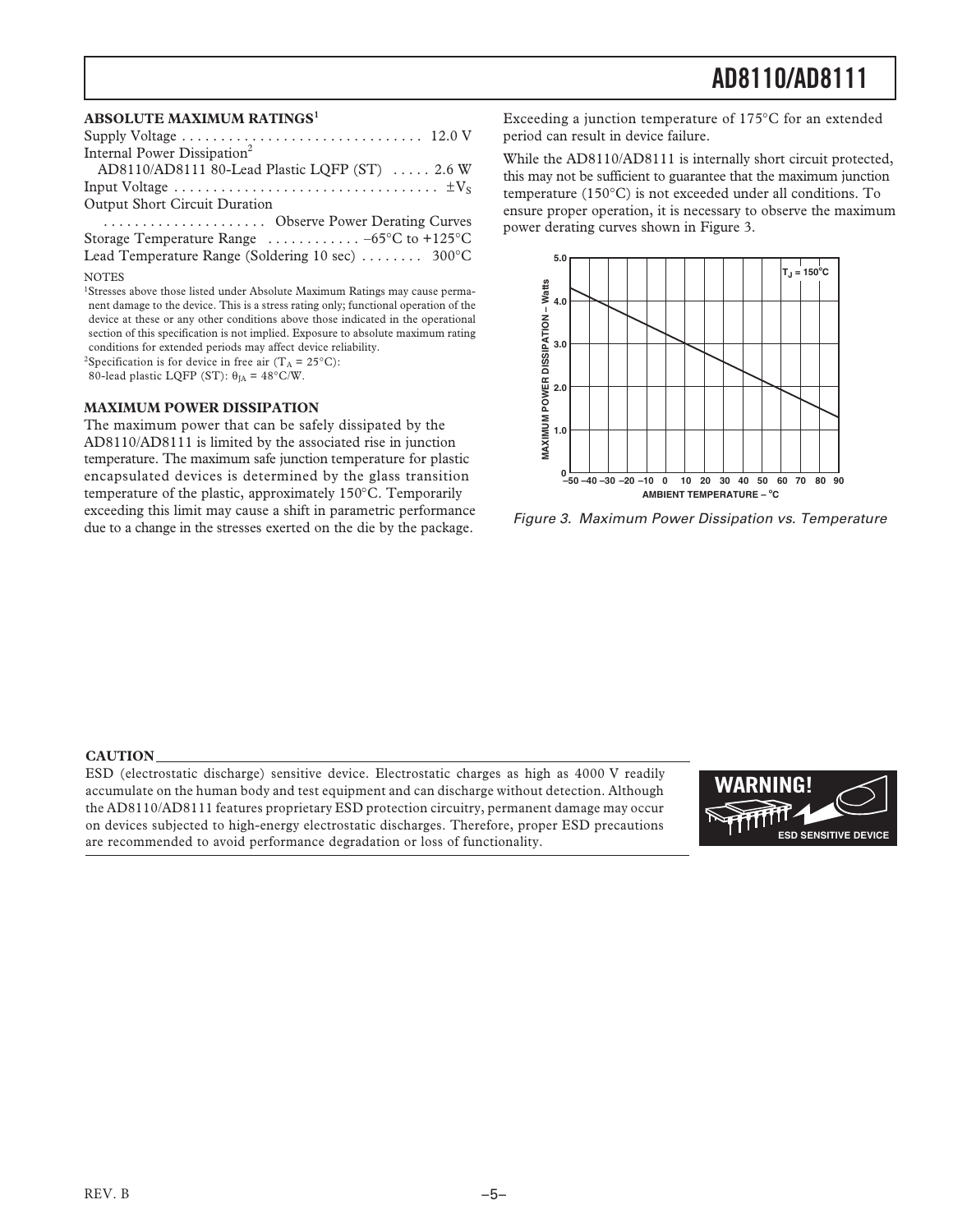| $\overline{\text{CE}}$ | <b>UPDATE</b> | <b>CLK</b> | <b>DATA IN</b>                   | <b>DATA OUT</b>        | <b>RESET</b> | <b>SER</b><br><b>PAR</b> | <b>Operation/Comment</b>                                                                                                                                         |
|------------------------|---------------|------------|----------------------------------|------------------------|--------------|--------------------------|------------------------------------------------------------------------------------------------------------------------------------------------------------------|
|                        | X             | X          | X                                | X                      | X            | X                        | No change in logic.                                                                                                                                              |
| $\Omega$               |               |            | $Data_i$                         | Data $_{i=40}$         |              | $\Omega$                 | The data on the serial DATA IN line is loaded<br>into serial register. The first bit clocked into<br>the serial register appears at DATA OUT 40<br>clocks later. |
| $\Omega$               |               |            | $D0 \ldots D4$<br>$A0 \ldots A2$ | NA in Parallel<br>Mode |              |                          | The data on the parallel data lines, D0-D4, are<br>loaded into the 40-bit serial shift register loca-<br>tion addressed by A0-A2.                                |
| $\Omega$               | $\Omega$      | X          | X                                | X                      |              | X                        | Data in the 40-bit shift register transfers into the<br>parallel latches that control the switch array.<br>Latches are transparent.                              |
| $\mathbf{X}$           | $\mathbf{X}$  | X          | $\boldsymbol{\mathrm{X}}$        | X                      | $\Omega$     | X                        | Asynchronous operation. All outputs are disabled.<br>Remainder of logic is unchanged.                                                                            |

#### **Table III. Operation Truth Table**



Figure 4. Logic Diagram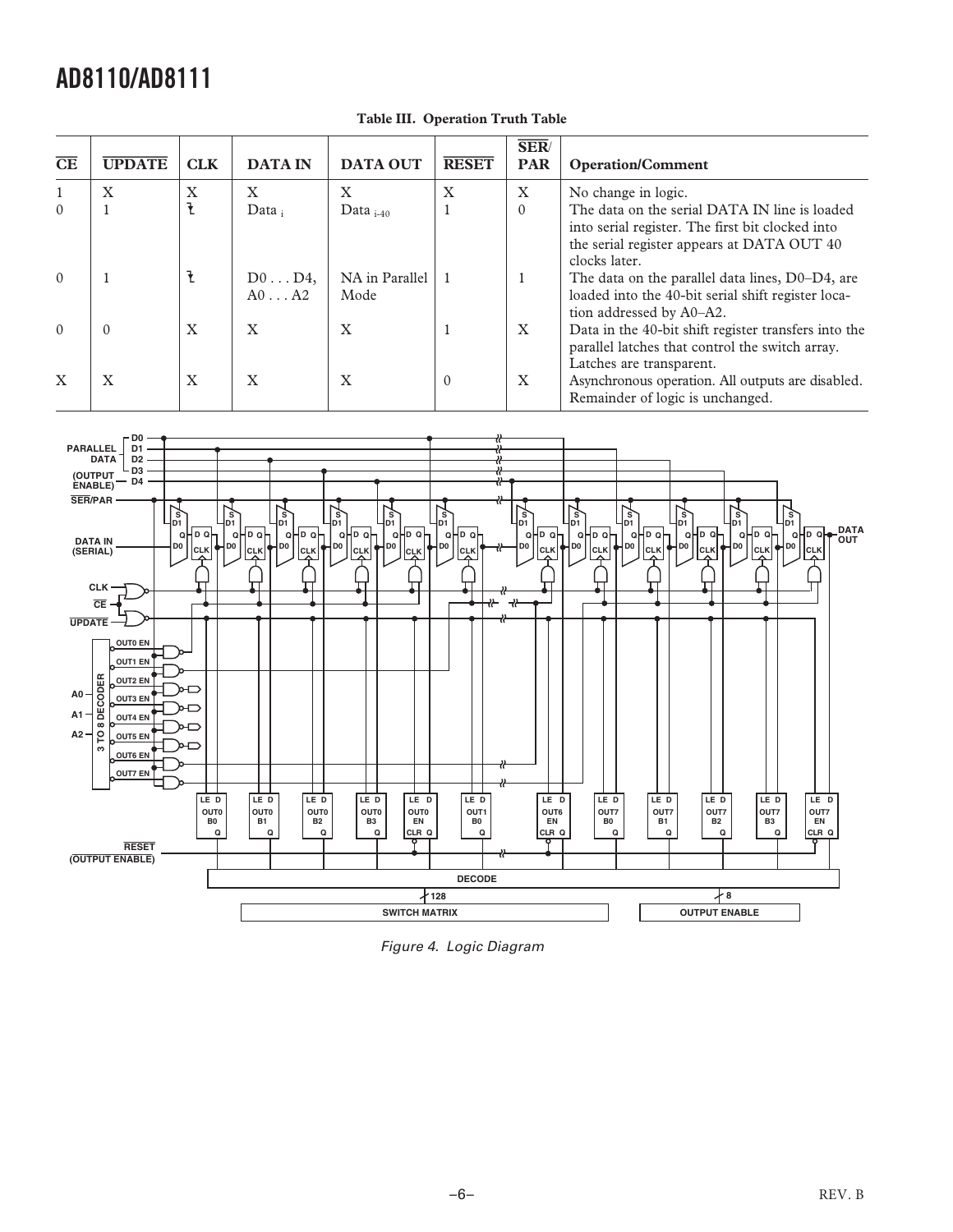#### **PIN FUNCTION DESCRIPTIONS**

| <b>Pin Name</b>        | <b>Pin Numbers</b>                                           | <b>Pin Description</b>                                                                                                |
|------------------------|--------------------------------------------------------------|-----------------------------------------------------------------------------------------------------------------------|
| <b>INxx</b>            | 66, 68, 70, 72, 74, 76, 78,<br>1, 3, 5, 7, 9, 11, 13, 15, 64 | Analog Inputs; $xx =$ Channel Numbers 00 Through 15.                                                                  |
| <b>DATA IN</b>         | 57                                                           | Serial Data Input, TTL Compatible.                                                                                    |
| <b>CLK</b>             | 58                                                           | Clock, TTL Compatible. Falling Edge Triggered.                                                                        |
| DATA OUT               | 59                                                           | Serial Data Out, TTL Compatible.                                                                                      |
| <b>UPDATE</b>          | 56                                                           | Enable (Transparent) "Low." Allows serial register to connect directly to switch<br>matrix. Data latched when "High." |
| <b>RESET</b>           | 61                                                           | Disable Outputs, Active "Low."                                                                                        |
| $\overline{\text{CE}}$ | 60                                                           | Chip Enable, Enable "Low." Must be "low" to clock in and latch data.                                                  |
| <b>SER/PAR</b>         | 55                                                           | Selects Serial Data Mode, "Low" or Parallel Data Mode, "High." Must be connected.                                     |
| <b>OUTyy</b>           | 41, 38, 35, 32, 29, 26, 23, 20                               | Analog Outputs yy = Channel Numbers 00 Through 07.                                                                    |
| <b>AGND</b>            | 2, 4, 6, 8, 10, 12, 14, 16, 46<br>65, 67, 69, 71, 73, 75, 77 | Analog Ground for Inputs and Switch Matrix.                                                                           |
| <b>DVCC</b>            | 63,79                                                        | 5 V for Digital Circuitry.                                                                                            |
| <b>DGND</b>            | 62,80                                                        | Ground for Digital Circuitry.                                                                                         |
| <b>AVEE</b>            | 17, 45                                                       | -5 V for Inputs and Switch Matrix.                                                                                    |
| <b>AVCC</b>            | 18, 44                                                       | +5 V for Inputs and Switch Matrix.                                                                                    |
| <b>AGNDxx</b>          | 42, 39, 36, 33, 30, 27, 24, 21                               | Ground for Output Amp, xx = Output Channel Numbers 00 Through 07. Must be connected.                                  |
| AVCCxx/yy              | 43, 37, 31, 25, 22, 19                                       | +5 V for Output Amplifier that is shared by Channel Numbers xx and yy. Must be connected.                             |
| AVEExx/yy              | 40, 34, 28, 22                                               | -5 V for Output Amplifier that is shared by Channel Numbers xx and yy. Must be connected.                             |
| A <sub>0</sub>         | 54                                                           | Parallel Data Input, TTL Compatible (Output Select LSB).                                                              |
| A <sub>1</sub>         | 53                                                           | Parallel Data Input, TTL Compatible (Output Select).                                                                  |
| A <sub>2</sub>         | 52                                                           | Parallel Data Input, TTL Compatible (Output Select MSB).                                                              |
| D <sub>0</sub>         | 51                                                           | Parallel Data Input, TTL Compatible (Input Select LSB).                                                               |
| D1                     | 50                                                           | Parallel Data Input, TTL Compatible (Input Select).                                                                   |
| D2                     | 49                                                           | Parallel Data Input, TTL Compatible (Input Select).                                                                   |
| D <sub>3</sub>         | 48                                                           | Parallel Data Input, TTL Compatible (Input Select MSB).                                                               |
| D4                     | 47                                                           | Parallel Data Input, TTL Compatible (Output Enable).                                                                  |



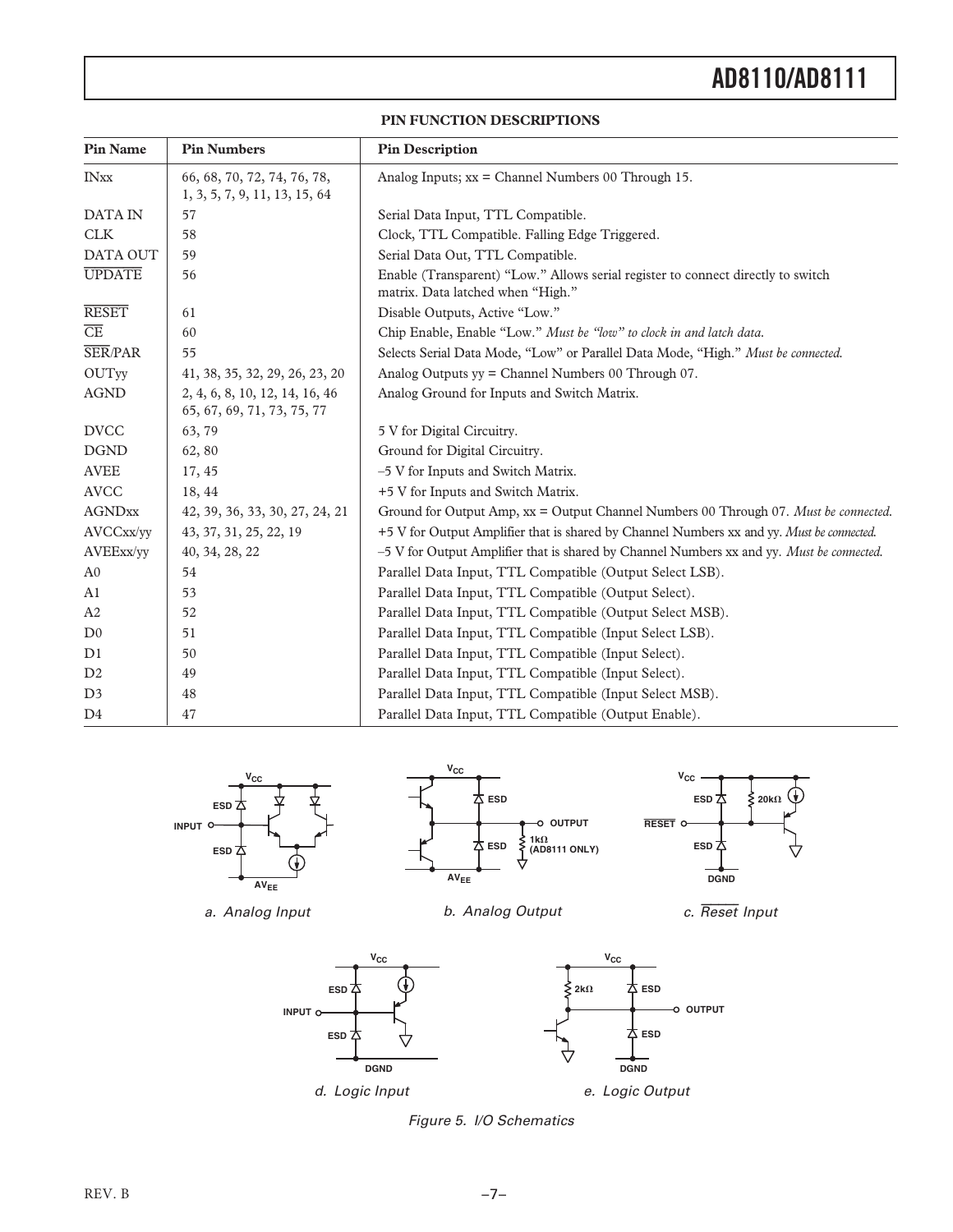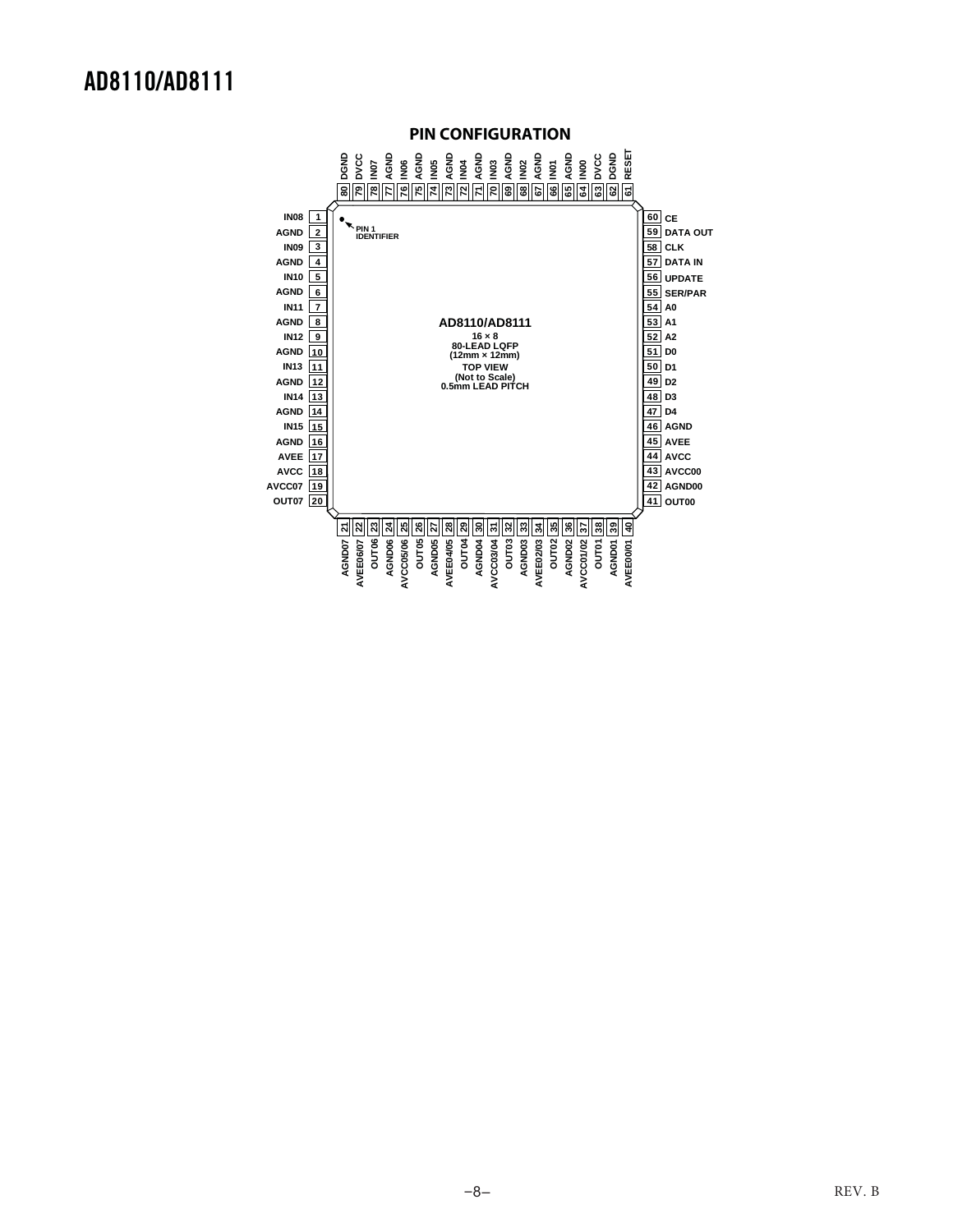### **Typical Performance Characteristics–AD8110/AD8111**



TPC 1. AD8110 Frequency Response



TPC 2. AD8110 Crosstalk vs. Frequency



TPC 3. AD8110 Distortion vs. Frequency



TPC 4. AD8110 Step Response, 100 mV Step



TPC 5. AD8110 Step Response, 2 V Step



TPC 6. AD8110 Settling Time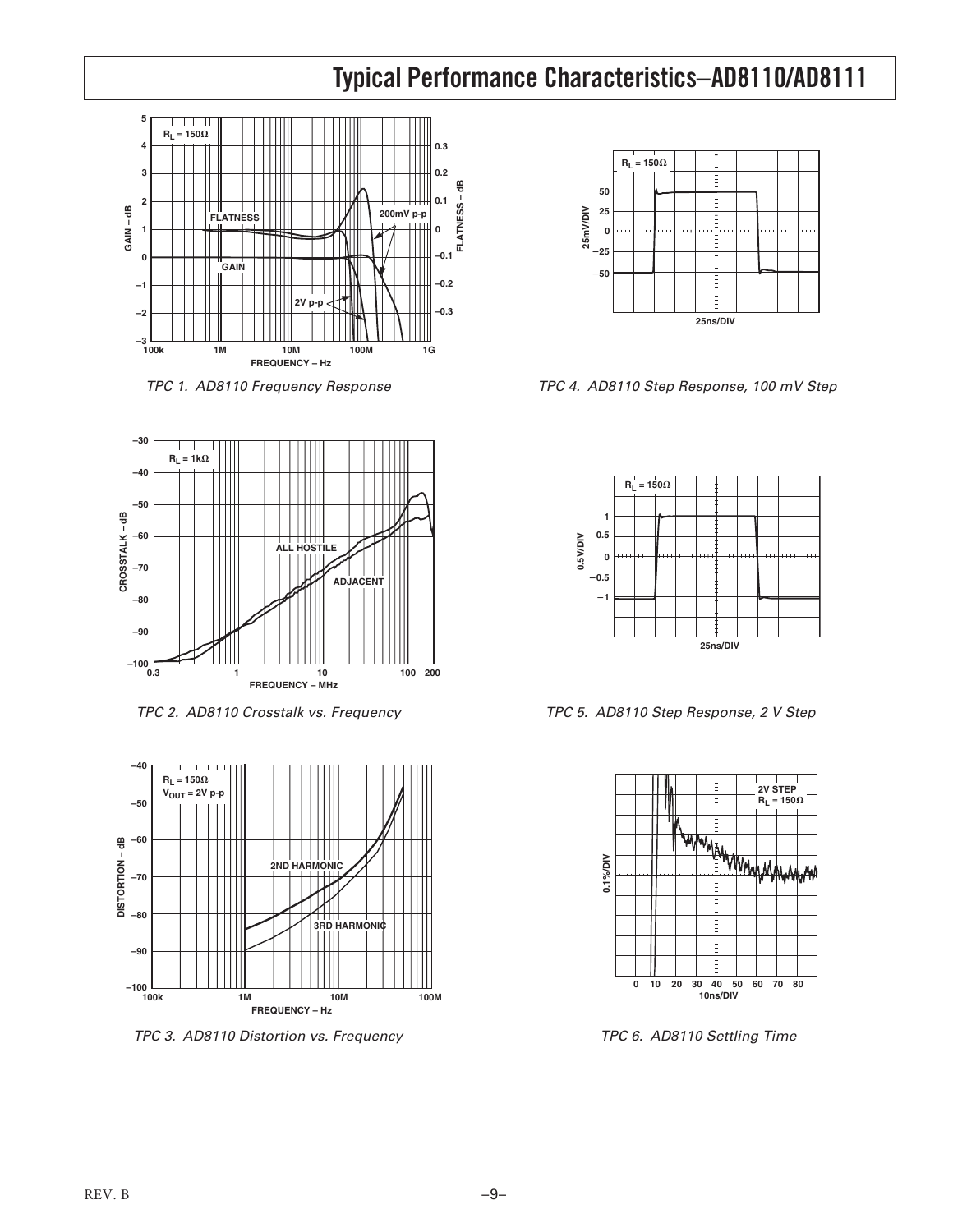

TPC 7. AD8111 Frequency Response



TPC 8. AD8111 Crosstalk vs. Frequency



TPC 9. AD8111 Distortion vs. Frequency



TPC 10. AD8111 Step Response, 100 mV Step



TPC 11. AD8111 Step Response, 2 V Step



TPC 12. AD8111 Settling Time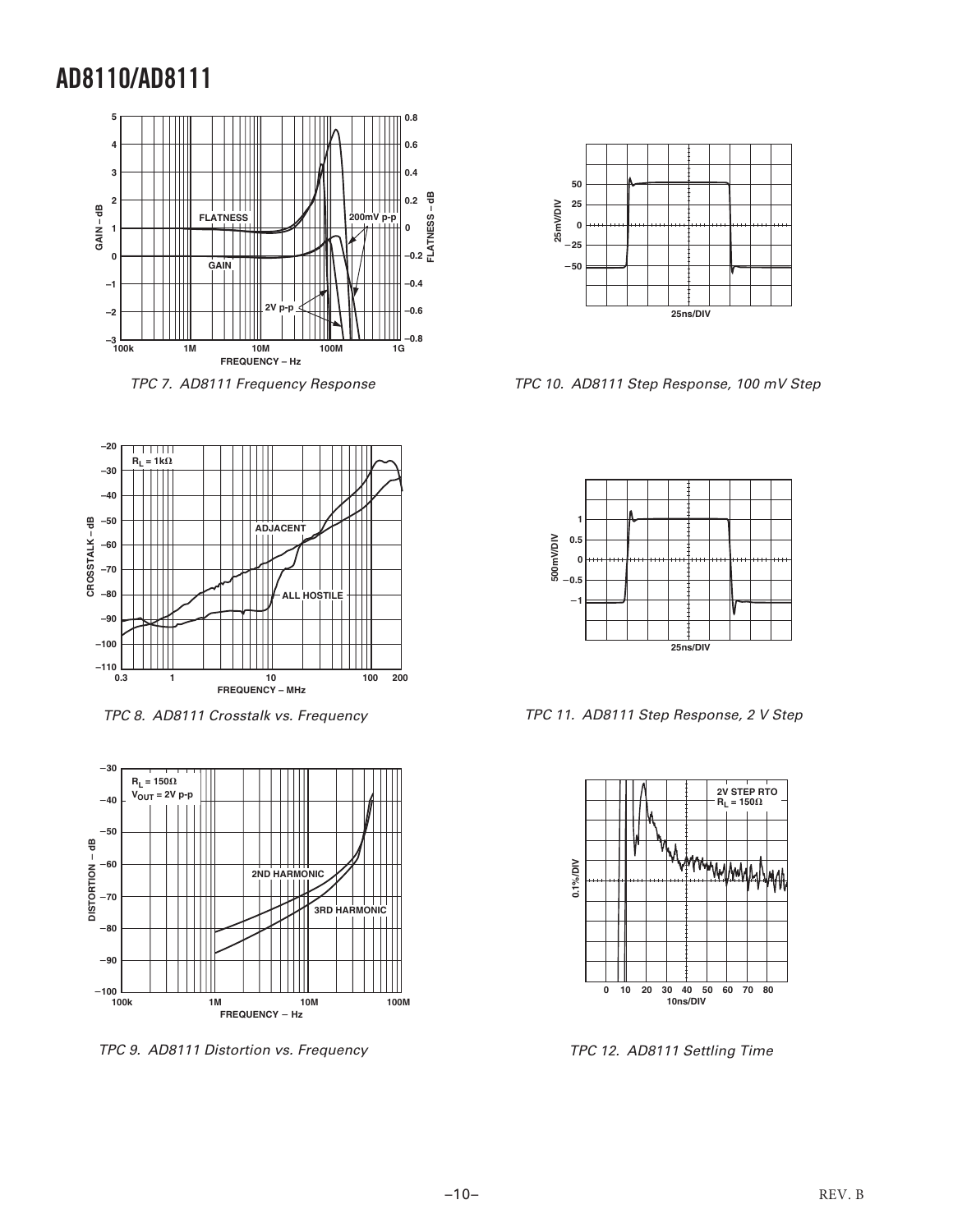





TPC 14. AD8110 Voltage Noise vs. Frequency



TPC 15. AD8110 Output Impedance, Disabled



TPC 16. AD8110 Switching Transient (Glitch)







TPC 18. AD8110 Output Impedance, Enabled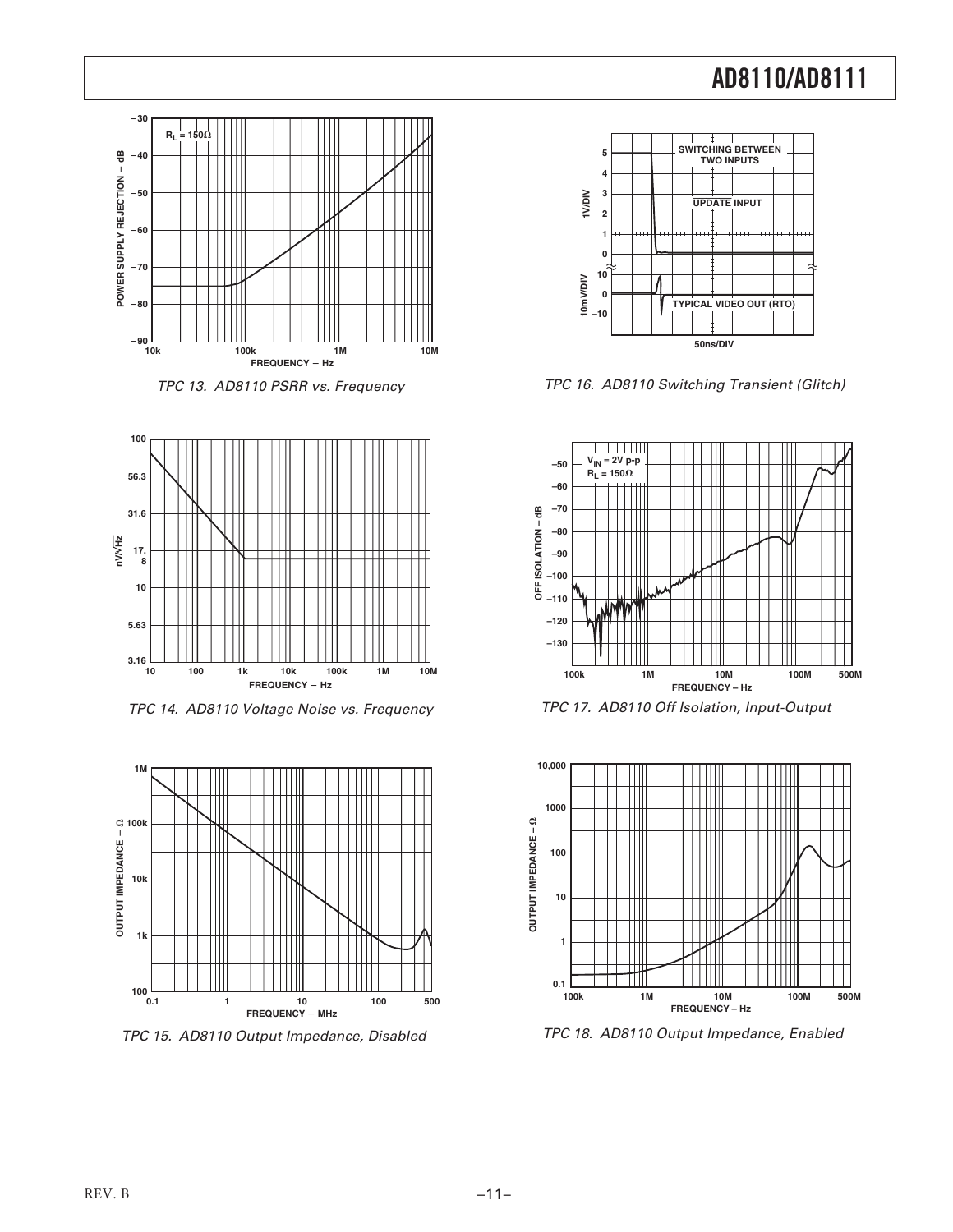





TPC 20. AD8111 Voltage Noise vs. Frequency



TPC 21. AD8111 Output Impedance, Disabled



TPC 22. AD8111 Switching Transient (Glitch)







TPC 24. AD8111 Output Impedance, Enabled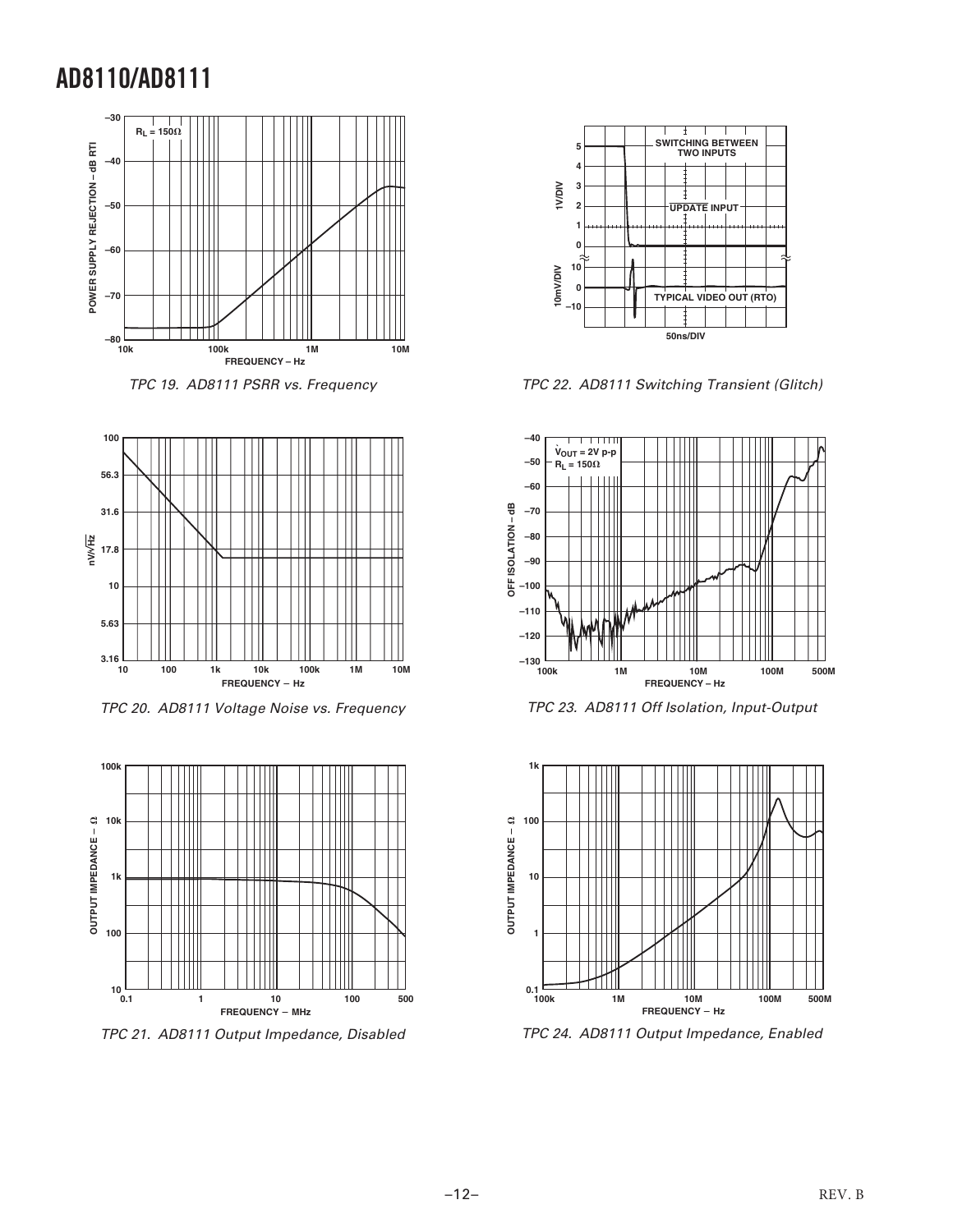

TPC 25. AD8110 Input Impedance vs. Frequency



TPC 26. AD8110 Frequency Response vs. Capacitive Load



TPC 27. AD8110 Flatness vs. Capacitive Load



TPC 28. AD8110 Switching Time



TPC 29. AD8110 Offset Voltage Distribution



TPC 30. AD8110 Offset Voltage vs. Temperature (Normalized at 25°C)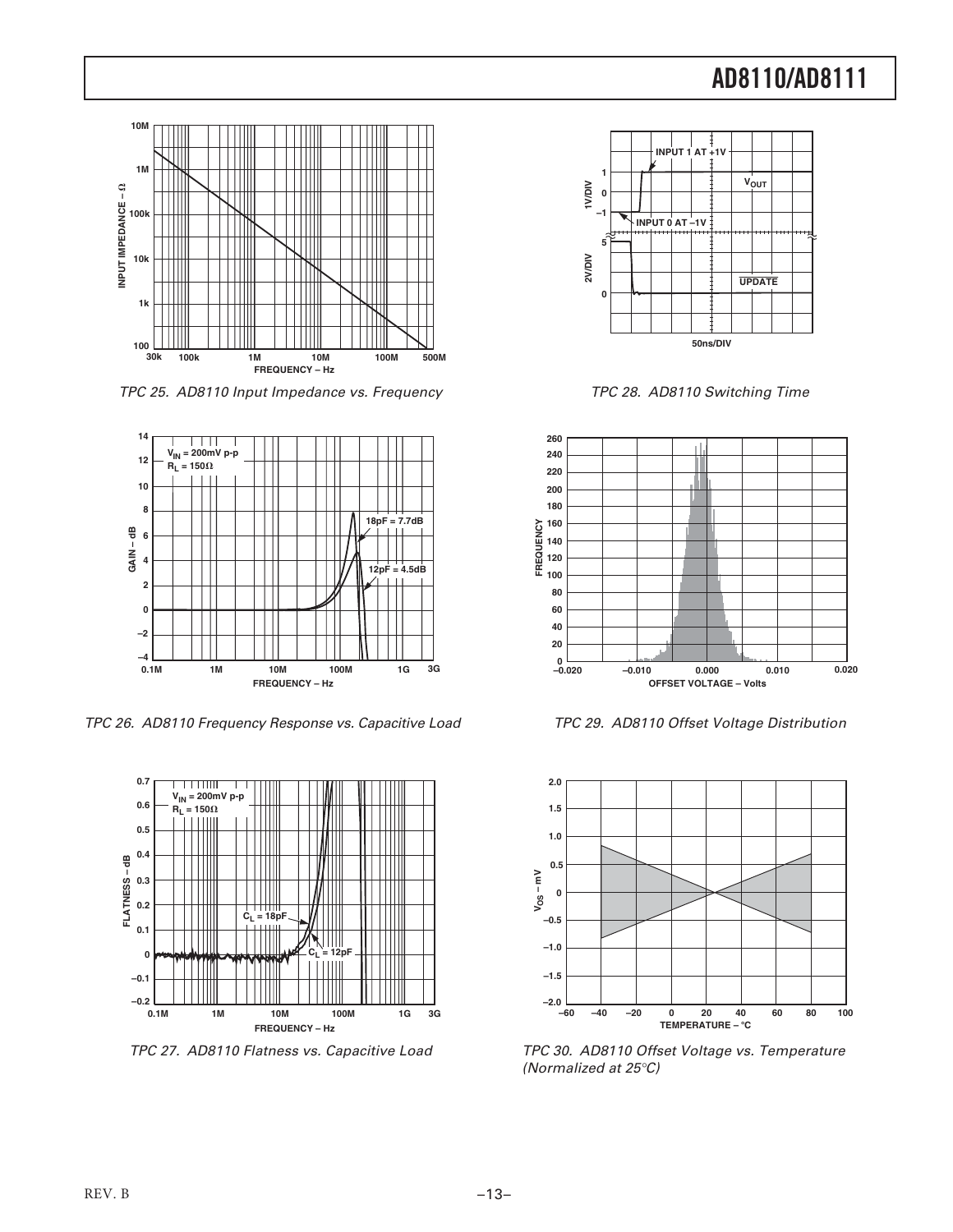

TPC 31. AD8111 Input Impedance vs. Frequency



TPC 32. AD8111 Frequency Response vs. Capacitive Load



TPC 33. AD8111 Flatness vs. Capacitive Load



TPC 34. AD8111 Switching Time



TPC 35. AD8111 Offset Voltage Distribution (RTI)



TPC 36. AD8111 Offset Voltage Drift vs. Temperature (Normalized at 25°C)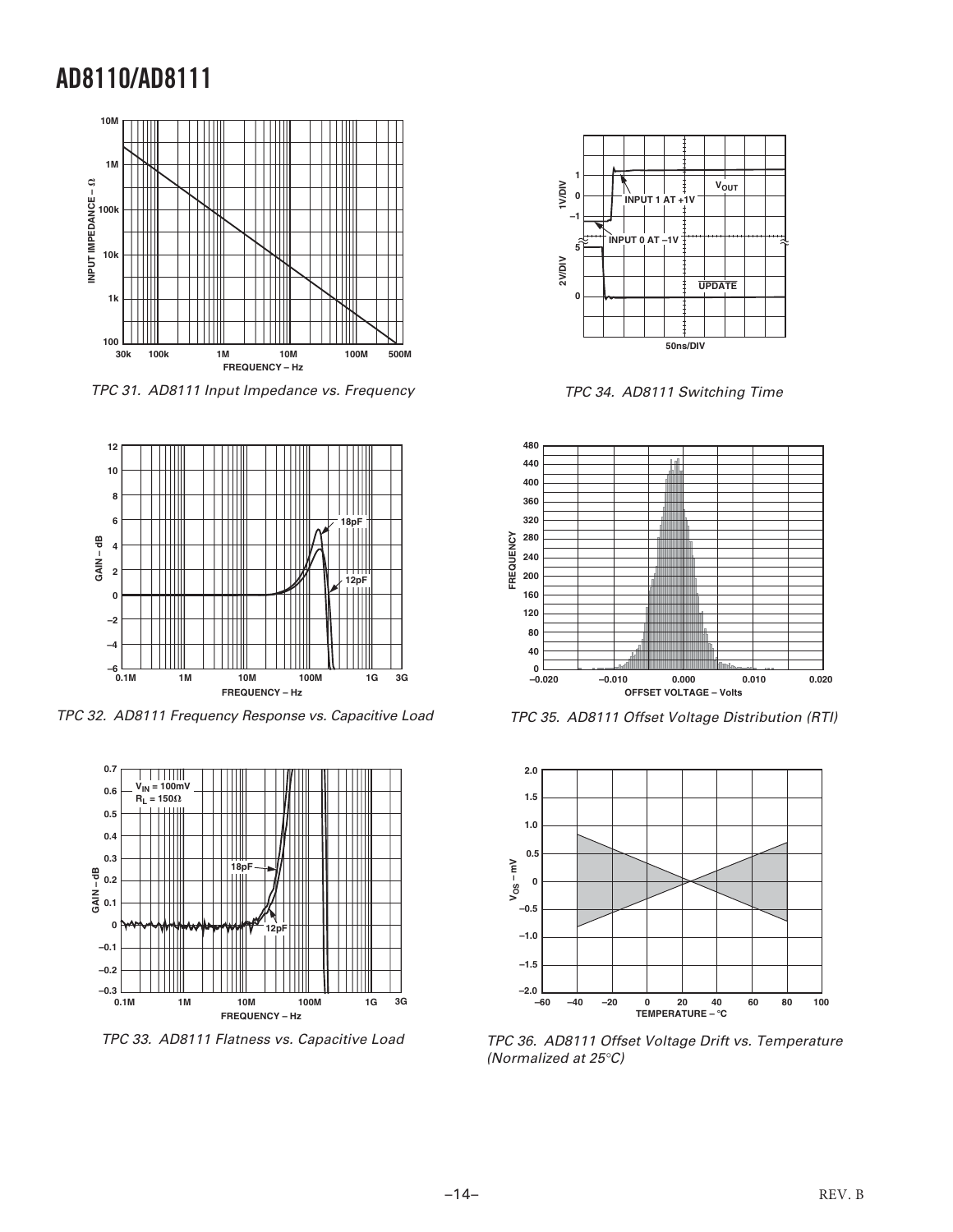#### **THEORY OF OPERATION**

The AD8110  $(G = +1)$  and AD8111  $(G = +2)$  share a common core architecture consisting of an array of 128 transconductance (gm) input stages organized as eight 16:1 multiplexers with a common, 16-line analog input bus. Each multiplexer is basically a folded-cascode high-speed voltage feedback amplifier with 16 input stages. The input stages are NPN differential pairs whose differential current outputs are combined at the output stage, which contains the high impedance node, compensation and a complementary emitter follower output buffer. In the AD8110, the output of each multiplexer is fed directly back to the inverting inputs of its 16 gm stages. In the AD8111, the feedback network is a voltage divider consisting of two equal resistors.

This switched-gm architecture results in a low power crosspoint switch that is able to directly drive a back terminated video load (150  $\Omega$ ) with low distortion (differential gain and differential phase errors are better than 0.02% and 0.02°, respectively). This design also achieves high input resistance and low input capacitance without the signal degradation and power dissipation of additional input buffers. However, the small input bias current at any input will increase almost linearly with the number of outputs programmed to that input.

The output disable feature of these crosspoints allows larger switch matrices to be built simply by busing together the outputs of multiple  $16 \times 8$  ICs. However, while the disabled output impedance of the AD8110 is very high (10  $M\Omega$ ), that of the AD8111 is limited by the resistive feedback network (which has a nominal total resistance of 1 kΩ) that appears in parallel with the disabled output. If the outputs of multiple AD8111s are connected through separate back termination resistors, the loading due to these finite output impedances will lower the effective back termination impedance of the overall matrix. This problem is eliminated if the outputs of multiple AD8111s are connected directly and share a single back termination resistor for each output of the overall matrix. This configuration increases the capacitive loading of the disabled AD8111 on the output of the enabled AD8111.

#### **APPLICATIONS**

The AD8110/AD8111 have two options for changing the programming of the crosspoint matrix. In the first option, a serial word of 40 bits can be provided that will update the entire matrix each time. The second option allows for changing a single output's programming via a parallel interface. The serial option requires fewer signals, but requires more time (clock cycles) for changing the programming, while the parallel programming technique requires more signals, but can change a single output at a time and requires fewer clock cycles to complete programming.

#### **Serial Programming**

The serial programming mode uses the device pins CE, CLK, DATA IN, UPDATE, and SER/PAR. The first step is to assert a LOW on SER/PAR in order to enable the serial programming mode.  $\overline{\text{CE}}$  for the chip must be LOW to allow data to be clocked into the device. The  $\overline{\text{CE}}$  signal can be used to address an individual device when devices are connected in parallel.

The UPDATE signal should be HIGH during the time that data is shifted into the device's serial port. Although the data will still shift in when UPDATE is LOW, the transparent, asynchronous latches will allow the shifting data to reach the matrix. This will cause the matrix to try to update to every intermediate state as defined by the shifting data.

The data at DATA IN is clocked in at every down edge of CLK. A total of 40 data bits must be shifted in to complete the programming. For each of the eight outputs, there are four bits (D0–D3) that determine the source of its input followed, by one bit (D4) that determines the enabled state of the output. If D4 is LOW (output disabled) the four associated bits (D0–D3) do not matter, because no input will be switched to that output.

The most significant output address data is shifted in first, then following in sequence until the least significant output address data is shifted in. At this point UPDATE can be taken LOW, which will cause the programming of the device according to the data that was just shifted in. The UPDATE registers are asynchronous and when  $\overline{UPDATE}$  is LOW (and  $\overline{CE}$  is LOW), they are transparent.

If more than one AD8110/AD8111 device is to be serially programmed in a system, the DATA OUT signal from one device can be connected to the DATA IN of the next device to form a serial chain. All of the CLK,  $\overline{\text{CE}}$ ,  $\overline{\text{UPDATE}}$  and  $\overline{\text{SER}}$   $\overline{\text{PAR}}$  pins should be connected in parallel and operated as described above. The serial data is input to the DATA IN pin of the first device of the chain, and it will ripple on through to the last. Therefore, the data for the last device in the chain should come at the beginning of the programming sequence. The length of the programming sequence will be 40 times the number of devices in the chain.

#### **Parallel Programming**

When using the parallel programming mode, it is not necessary to reprogram the entire device when making changes to the matrix. In fact, parallel programming allows the modification of a single output at a time. Since this takes only one CLK/ UPDATE cycle, significant time savings can be realized by using parallel programming.

One important consideration in using parallel programming is that the RESET signal *does not reset all registers* in the AD8110/ AD8111. When taken low, the RESET signal will only set each output to the disabled state. This is helpful during power-up to ensure that two parallel outputs will not be active at the same time.

After initial power-up, the internal registers in the device will generally have random data, even though the RESET signal was asserted. If parallel programming is used to program one output, that output will be properly programmed, but the rest of the device will have a random program state depending on the internal register content at power-up. Therefore, when using parallel programming, it is essential that *all outputs be programmed to a desired state after power-up.*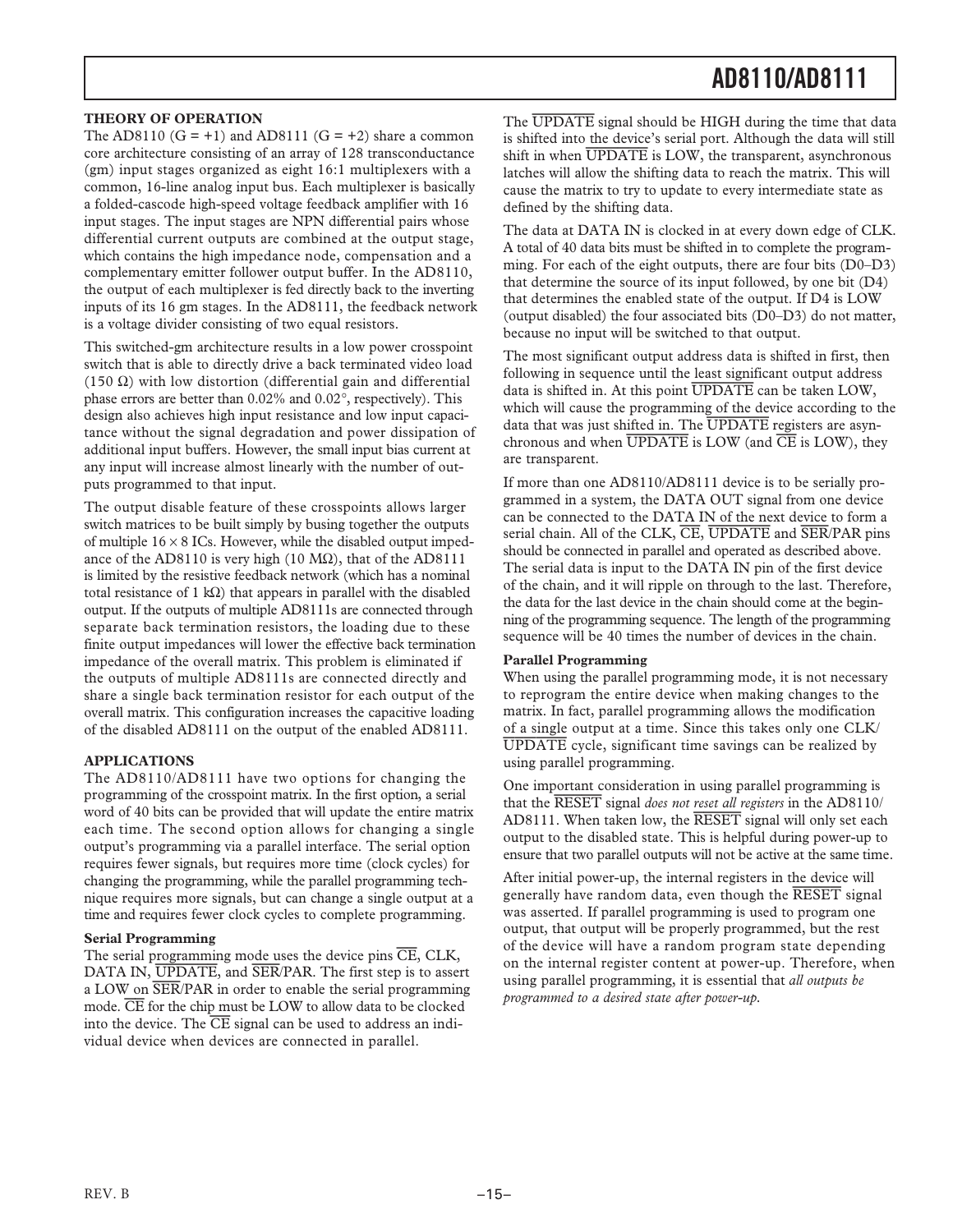This will ensure that the programming matrix is always in a known state. From then on, parallel programming can be used to modify a single output or more at a time.

In a similar fashion, if both CE and UPDATE are taken LOW after initial power-up, the random power-up data in the shift register will be programmed into the matrix. Therefore, in order to prevent the crosspoint from being programmed into an unknown state *do not apply low logic levels to both CE and UPDATE after power is initially applied.* Programming the full shift register one time to a desired state by either serial or parallel programming after initial power-up will eliminate the possibility of programming the matrix to an unknown state.

To change an output's programming via parallel programming, SER/PAR and UPDATE should be taken HIGH and CE should be taken LOW. The CLK signal should be in the HIGH state. The address of the output that is to be programmed should be put on A0–A2. The first four data bits (D0–D3) should contain the information that identifies the input that is programmed to the output that is addressed. The fourth data bit (D4) will determine the enabled state of the output. If D4 is LOW (output disabled), the data on D0–D3 does not matter.

After the desired address and data signals have been established, they can be latched into the shift register by a HIGH-to-LOW transition of the CLK signal. The matrix will not be programmed, however, until the  $\overline{UPDATE}$  signal is taken low. Thus, it is possible to latch in new data for several or all of the outputs first via successive negative transitions of CLK while UPDATE is held high, and then have all the new data take effect when UPDATE goes LOW. This technique should be used when programming the device for the first time after power-up when using parallel programming.

#### **POWER-ON RESET**

When powering up the AD8110/AD8111 it is usually desirable to have the outputs come up in the disabled state. The RESET pin, when taken LOW will cause all outputs to be in the disabled state. However, the RESET signal *does not reset all registers* in the AD8110/AD8111. This is important when operating in the parallel programming mode. Please refer to that section for information about programming internal registers after powerup. Serial programming will program the entire matrix each time, so no special considerations apply.

Since the data in the shift register is random after power-up, it should not be used to program the matrix or else the matrix can enter unknown states. To prevent this, *do not apply logic low signals to both CE and UPDATE initially after power-up.* The shift register should first be loaded with the desired data, and then UPDATE can be taken LOW to program the device.

The  $\overline{\text{RESET}}$  pin has a 20 kΩ pull-up resistor to DVDD that can be used to create a simple power-up reset circuit. A capacitor from RESET to ground will hold RESET LOW for some time while the rest of the device stabilizes. The LOW condition will cause all the outputs to be disabled. The capacitor will then charge through the pull-up resistor to the HIGH state; thus allowing full programming capability of the device.

#### **GAIN SELECTION**

The  $16 \times 8$  crosspoints come in two versions depending on the desired gain of the analog circuit paths. The AD8110 device is unity gain and can be used for analog logic switching and other applications where unity gain is desired. The AD8110 can also be used for the input and interior sections of larger crosspoint arrays where termination of output signals is not usually used. The AD8110 outputs have a very high impedance when their outputs are disabled.

For devices that will be used to drive a terminated cable with its outputs, the AD8111 can be used. This device has a built-in gain of two that eliminates the need for a gain-of-two buffer to drive a video line. Because of the presence of the feedback network in these devices, the disabled output impedance is about 1 kΩ.

If external amplifiers are used to provide a gain  $= +2$ , Analog Devices' AD8079 provides a fixed  $G = +2$  function.

#### **CREATING LARGER CROSSPOINT ARRAYS**

The AD8110/AD8111 are high-density building blocks for creating crosspoint arrays of dimensions larger than  $16 \times 8$ . Various features such as output disable, chip enable, and gainof-one- and-two options are useful for creating larger arrays. For very large arrays, they can be used along with the AD8116, a  $16 \times 16$  video crosspoint device. In addition, when required for customizing a crosspoint array size, they can be used with the AD8108 and AD8109, a pair (unity gain and gain-of-two) of  $8 \times 8$  video crosspoint switches.

The first consideration in constructing a larger crosspoint is to determine the minimum number of devices that are required. The  $16 \times 8$  architecture of the AD8110/AD8111 contains 128 "points," which is a factor of 32 greater than a  $4 \times 1$  crosspoint. The PC board area and power consumption savings are readily apparent when compared to using these smaller devices.

For a nonblocking crosspoint, the number of points required is the product of the number of inputs multiplied by the number of outputs. Nonblocking requires that the programming of a given input to one or more outputs does not restrict the availability of that input to be a source for any other outputs.

Some nonblocking crosspoint architectures will require more than this minimum as calculated above. Also, there are blocking architectures that can be constructed with fewer devices than this minimum. These systems have connectivity available on a statistical basis that is determined when designing the overall system.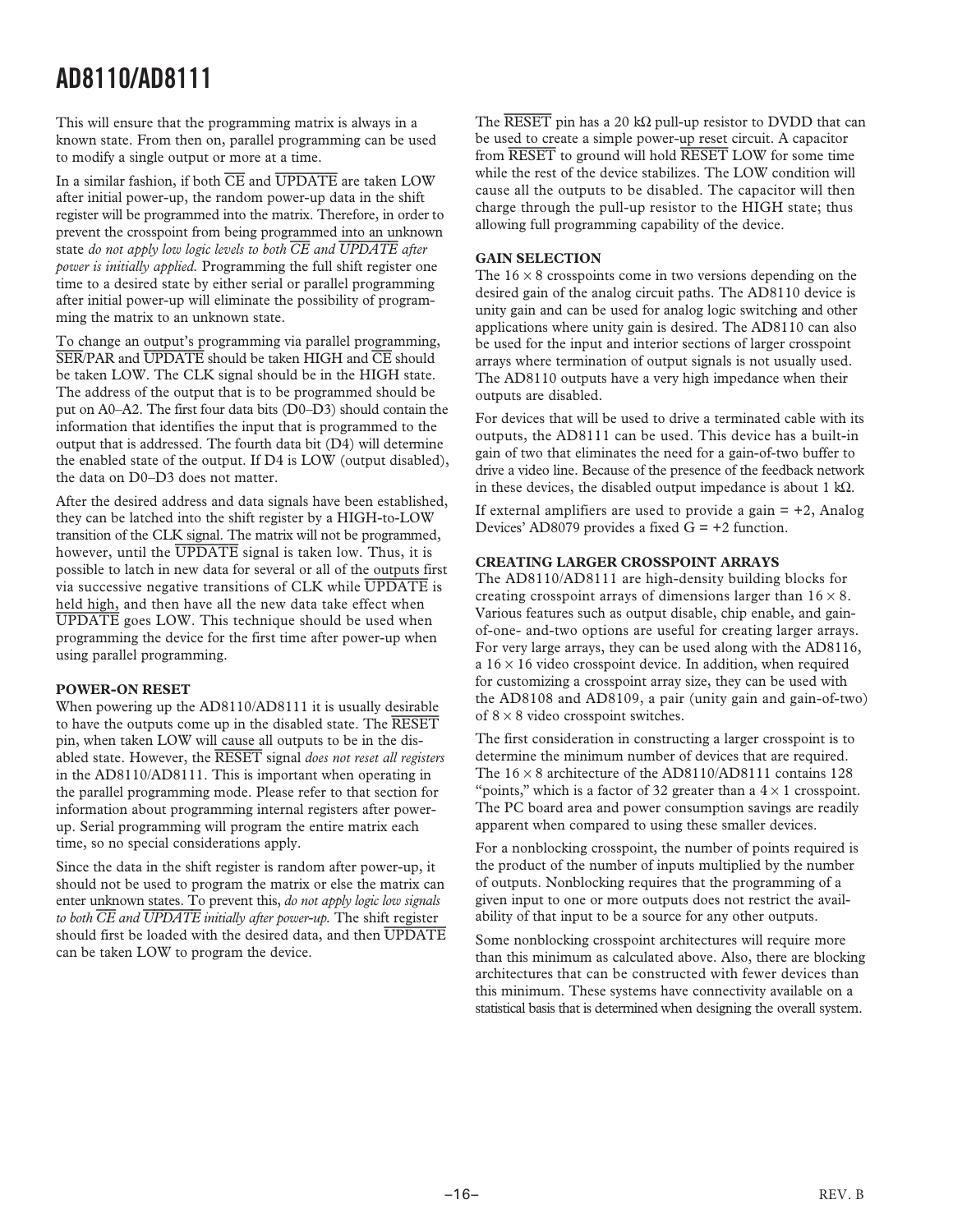The basic concept in constructing larger crosspoint arrays is to connect inputs in parallel in a horizontal direction and to "wire-OR" the outputs together in the vertical direction. The meaning of horizontal and vertical can best be understood by looking at a diagram. Figure 6 illustrates this concept for a  $32 \times 8$ crosspoint array.



Figure 6. A 32 × 8 Crosspoint Array Using Two AD8110s or Two AD8111s

The inputs are each uniquely assigned to each of the 32 inputs of the two devices and terminated appropriately. The outputs are wire-ORed together in pairs. The output from only one of a wired OR pair should be enabled at any given time. The device programming software must be properly written to cause this to happen.

At some point, the number of outputs that are wire-ORed becomes too great to maintain system performance. This will vary according to which system specifications are most important. It will also depend on whether the matrix consists of AD8110s or AD8111s. The output disabled impedance of the AD8110 is much higher than that of the AD8111, so its disabled parasitics will have a smaller effect on the one output that is enabled. For example, a  $128 \times 8$ crosspoint can be created with eight AD8110/AD8111s. This design will have 128 separate inputs and have the corresponding outputs of each device wire-ORed together in groups of eight.

Using additional crosspoint devices in the design can lower the number of outputs that must be wire-ORed together. Figure 7 shows a block diagram of a system using eight AD8110s and two AD8111s to create a nonblocking, gain-of-two,  $128 \times 8$ crosspoint that restricts the wire-ORing at the output to only four outputs. These devices are the AD8110, which has a higher disabled output impedance than the AD8111.

Additionally, by using the lower four outputs from each of the two Rank 2 AD8111s, a blocking  $128 \times 16$  crosspoint array can be realized. There are, however, some drawbacks to this technique. The offset voltages of the various cascaded devices will accumulate and the bandwidth limitations of the devices will compound. In addition, the extra devices will consume more current and take up more board space. Once again, the overall system design specifications will determine how to make the various tradeoffs.



Figure 7. A Gain-of-Two  $128 \times 8$  Nonblocking Crosspoint Array (128 $\times$  16 Blocking)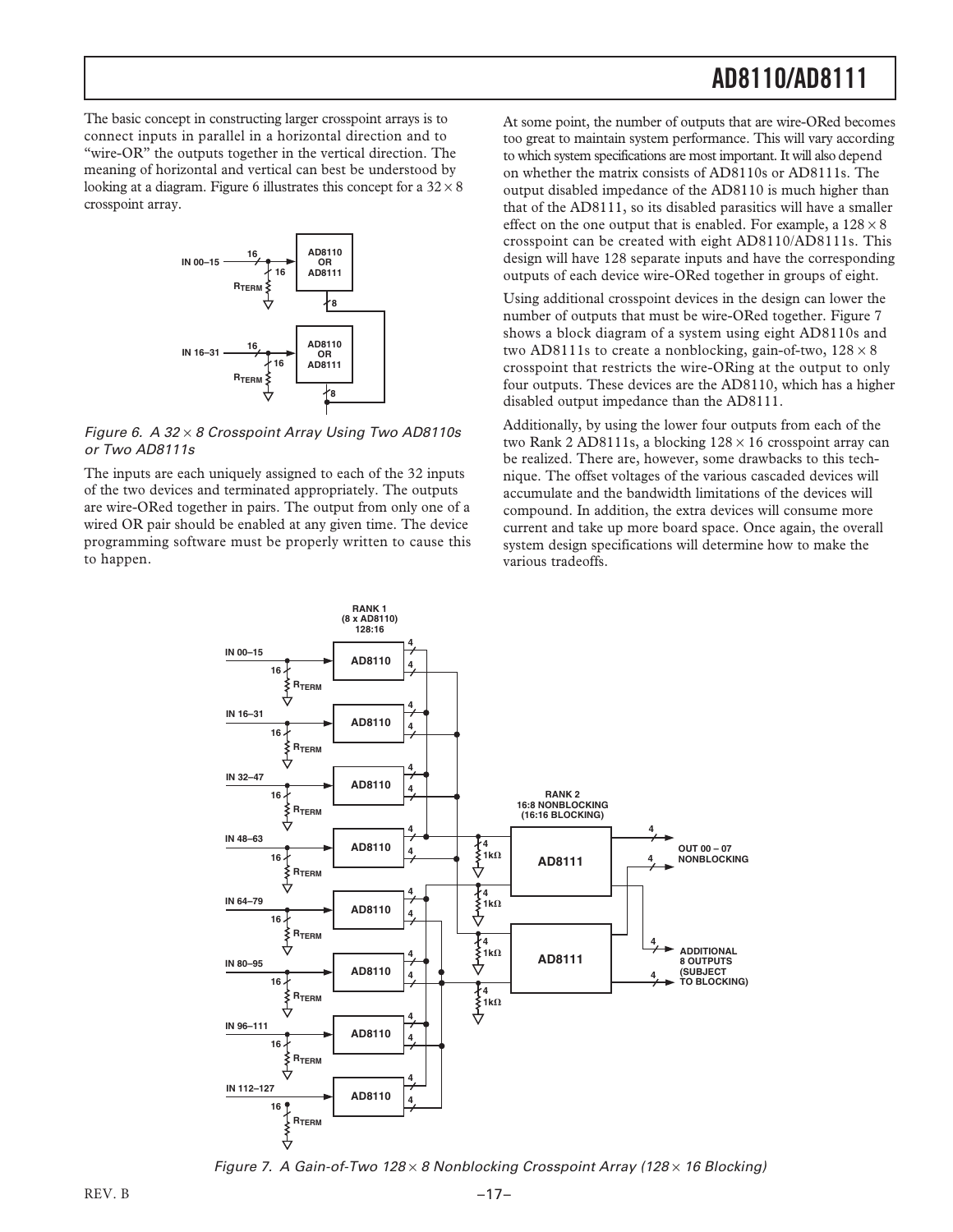#### **Multichannel Video**

The excellent video specifications of the AD8110/AD8111 make them ideal candidates for creating composite video crosspoint switches. These can be made quite dense by taking advantage of the AD8110/AD8111's high level of integration and the fact that composite video requires only one crosspoint channel per system video channel. There are, however, other video formats that can be routed with the AD8110/AD8111 requiring more than one crosspoint channel per video channel.

Some systems use twisted-pair wiring to carry video signals. These systems utilize differential signals and can lower costs because they use lower cost cables, connectors and termination methods. They also have the ability to lower crosstalk and reject common-mode signals, which can be important for equipment that operates in noisy environments or where common-mode voltages are present between transmitting and receiving equipment.

In such systems, the video signals are differential; there is a positive and negative (or inverted) version of the signals. These complementary signals are transmitted onto each of the two wires of the twisted pair, yielding a first order zero commonmode signal. At the receive end, the signals are differentially received and converted back into a single-ended signal.

When switching these differential signals, two channels are required in the switching element to handle the two differential signals that make up the video channel. Thus, one differential video channel is assigned to a pair of crosspoint channels, both input and output. For a single AD8110/AD8111, eight differential video channels can be assigned to the 16 inputs and four to the outputs. This will effectively form an  $8 \times 4$  differential crosspoint switch.

Programming such a device will require that inputs and outputs be programmed in pairs. This information can be deduced by inspection of the programming format of the AD8110/AD8111 and the requirements of the system.

There are other analog video formats requiring more than one analog circuit per video channel. One two-circuit format that is commonly being used in systems such as satellite TV, digital cable boxes and higher quality VCRs, is called S-video or Y/C video. This format carries the brightness (luminance or Y) portion of the video signal on one channel and the color (chrominance, chroma or C) on a second channel.

Since S-video also uses two separate circuits for one video channel, creating a crosspoint system requires assigning one video channel to two crosspoint channels as in the case of a differential video system. Aside from the nature of the video format, other aspects of these two systems will be the same.

There are yet other video formats using three channels to carry the video information. Video cameras produce RGB (red, green, blue) directly from the image sensors. RGB is also the usual format used by computers internally for graphics. RGB can also be converted to Y, R-Y, B-Y format, sometimes called YUV format. These three-circuit, video standards are referred to as component analog video.

The component video standards require three crosspoint channels per video channel to handle the switching function. In a fashion similar to the two-circuit video formats, the inputs and outputs are assigned in groups of three and the appropriate logic programming is performed to route the video signals.

#### **CROSSTALK**

Many systems, such as broadcast video, that handle numerous analog signal channels have strict requirements for keeping the various signals from influencing any of the others in the system. Crosstalk is the term used to describe the coupling of the signals of other nearby channels to a given channel.

When there are many signals in proximity in a system, as will undoubtedly be the case in a system that uses the AD8110/ AD8111, the crosstalk issues can be quite complex. A good understanding of the nature of crosstalk and some definition of terms is required in order to specify a system that uses one or more AD8110/AD8111s.

#### **Types of Crosstalk**

Crosstalk can be propagated by means of any of three methods. These fall into the categories of electric field, magnetic field and sharing of common impedances. This section will explain these effects.

Every conductor can be both a radiator of electric fields and a receiver of electric fields. The electric field crosstalk mechanism occurs when the electric field created by the transmitter propagates across a stray capacitance (e.g., free space) and couples with the receiver and induces a voltage. This voltage is an unwanted crosstalk signal in any channel that receives it.

Currents flowing in conductors create magnetic fields that circulate around the currents. These magnetic fields will then generate voltages in any other conductors whose paths they link. The undesired induced voltages in these other channels are crosstalk signals. The channels that crosstalk can be said to have a mutual inductance that couples signals from one channel to another.

The power supplies, grounds and other signal return paths of a multichannel system are generally shared by the various channels. When a current from one channel flows in one of these paths, a voltage that is developed across the impedance becomes an input crosstalk signal for other channels that share the common impedance.

All these sources of crosstalk are vector quantities, so the magnitudes cannot be simply added together to obtain the total crosstalk. In fact, there are conditions where driving additional circuits in parallel in a given configuration can actually reduce the crosstalk.

#### **Areas of Crosstalk**

For a practical AD8110/AD8111 circuit, it is required that it be mounted to some sort of circuit board in order to connect it to power supplies and measurement equipment. Great care has been taken to create a characterization board that adds minimum crosstalk to the intrinsic device. This, however, raises the issue that a system's crosstalk is a combination of the intrinsic crosstalk of the devices in addition to the circuit board to which they are mounted. It is important to try to separate these two areas of crosstalk when attempting to minimize its effect.

In addition, crosstalk can occur among the inputs to a crosspoint and among the outputs. It can also occur from input to output. Techniques will be discussed for diagnosing which part of a system is contributing to crosstalk.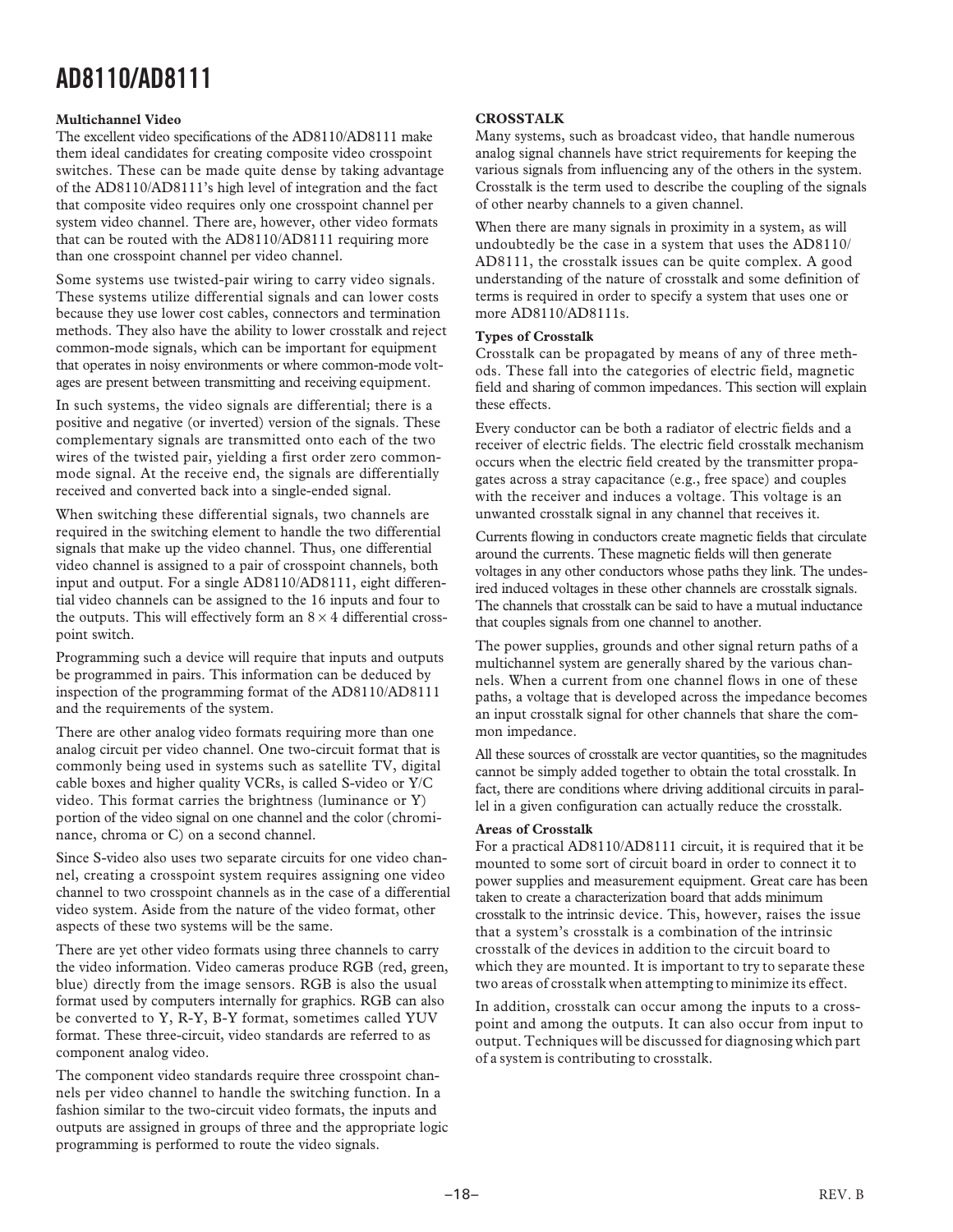#### **Measuring Crosstalk**

Crosstalk is measured by applying a signal to one or more channels and measuring the relative strength of that signal on a desired selected channel. The measurement is usually expressed as dB down from the magnitude of the test signal. The crosstalk is expressed by:

$$
|XT| = 20 \log_{10}(Asel(s)/Atest(s))
$$

where  $s = jw$  is the Laplace transform variable,  $Asel(s)$  is the amplitude of the crosstalk-induced signal in the selected channel and *Atest(s)* is the amplitude of the test signal. It can be seen that crosstalk is a function of frequency, but not a function of the magnitude of the test signal (to first order). In addition, the crosstalk signal will have a phase relative to the test signal associated with it.

A network analyzer is most commonly used to measure crosstalk over a frequency range of interest. It can provide both magnitude and phase information about the crosstalk signal.

As a crosspoint system or device grows larger, the number of theoretical crosstalk combinations and permutations can become extremely large. For example, in the case of the  $16 \times 8$  matrix of the AD8110/AD8111, we can examine the number of crosstalk terms that can be considered for a single channel, say IN00 input. IN00 is programmed to connect to one of the AD8110/AD8111 outputs where the measurement can be made.

We can first measure the crosstalk terms associated with driving a test signal into each of the other 15 inputs one at a time. We can then measure the crosstalk terms associated with driving a parallel test signal into all 15 other inputs taken two at a time in all possible combinations; and then three at a time, etc., until, finally, there is only one way to drive a test signal into all 15 other inputs.

Each of these cases is legitimately different from the others and might yield a unique value depending on the resolution of the measurement system, but it is hardly practical to measure all these terms and then to specify them. In addition, this describes the crosstalk matrix for just one input channel. A similar crosstalk matrix can be proposed for every other input. In addition, if the possible combinations and permutations for connecting inputs to the other (not used for measurement) outputs are taken into consideration, the numbers rather quickly grow to astronomical proportions. If a larger crosspoint array of multiple AD8110/AD8111s is constructed, the numbers grow larger still.

Obviously, some subset of all these cases must be selected to be used as a guide for a practical measure of crosstalk. One common method is to measure "all hostile" crosstalk. Su˘s term means that the crosstalk to the selected channel is measured, while all other system channels are driven in parallel. In general, this will yield the worst crosstalk number, but this is not always the case due to the vector nature of the crosstalk signal.

Other useful crosstalk measurements are those created by one nearest neighbor or by the two nearest neighbors on either side. These crosstalk measurements will generally be higher than those of more distant channels, so they can serve as a worst-case measure for any other one-channel or two-channel crosstalk measurements.

#### **Input and Output Crosstalk**

The flexible programming capability of the AD8110/AD8111 can be used to diagnose whether crosstalk is occurring more on the input side or the output side. Some examples are illustrative. A given input channel (IN07 in the middle for this example) can be programmed to drive OUT03. The input to IN07 is just terminated to ground (via 50 or 75  $\Omega$ ) and no signal is applied.

All the other inputs are driven in parallel with the same test signal (practically provided by a distribution amplifier), with all other outputs except OUT03 disabled. Since grounded IN07 is programmed to drive OUT03, there should be no signal present. Any signal that is present can be attributed to the other 15 hostile input signals, because no other outputs are driven. (They are all disabled.) Thus, this method measures the all-hostile input contribution to crosstalk into IN07. Of course, the method can be used for other input channels and combinations of hostile inputs.

For output crosstalk measurement, a single input channel (IN00 for example) is driven and all outputs other than a given output (IN03 in the middle) are programmed to connect to IN00. OUT03 is programmed to connect to IN15 (far away from IN00), which is terminated to ground. Thus OUT03 should not have a signal present since it is listening to a quiet input. Any signal measured at the OUT03 can be attributed to the output crosstalk of the other seven hostile outputs. Again, this method can be modified to measure other channels and other crosspoint matrix combinations.

#### **Effect of Impedances on Crosstalk**

The input side crosstalk can be influenced by the output impedance of the sources that drive the inputs. The lower the impedance of the drive source, the lower the magnitude of the crosstalk. The dominant crosstalk mechanism on the input side is capacitive coupling. The high impedance inputs do not have significant current flow to create magnetically induced crosstalk. However, significant current can flow through the input termination resistors and the loops that drive them. Thus, the PC board on the input side can contribute to magnetically coupled crosstalk.

From a circuit standpoint, the input crosstalk mechanism looks like a capacitor coupling to a resistive load. For low frequencies the magnitude of the crosstalk will be given by:

$$
|XT| = 20 \log_{10} \left[ \left( R_s C_M \right) \times s \right]
$$

where  $R_S$  is the source resistance,  $C_M$  is the mutual capacitance between the test signal circuit and the selected circuit, and *s* is the Laplace transform variable.

From the equation it can be observed that this crosstalk mechanism has a high-pass nature; it can also be minimized by reducing the coupling capacitance of the input circuits and lowering the output impedance of the drivers. If the input is driven from a 75 Ω terminated cable, the input crosstalk can be reduced by buffering this signal with a low output impedance buffer.

On the output side, the crosstalk can be reduced by driving a lighter load. Although the AD8110/AD8111 is specified with excellent differential gain and phase when driving a standard 150 Ω video load, the crosstalk will be higher than the minimum obtainable due to the high output currents. These currents will induce crosstalk via the mutual inductance of the output pins and bond wires of the AD8110/AD8111.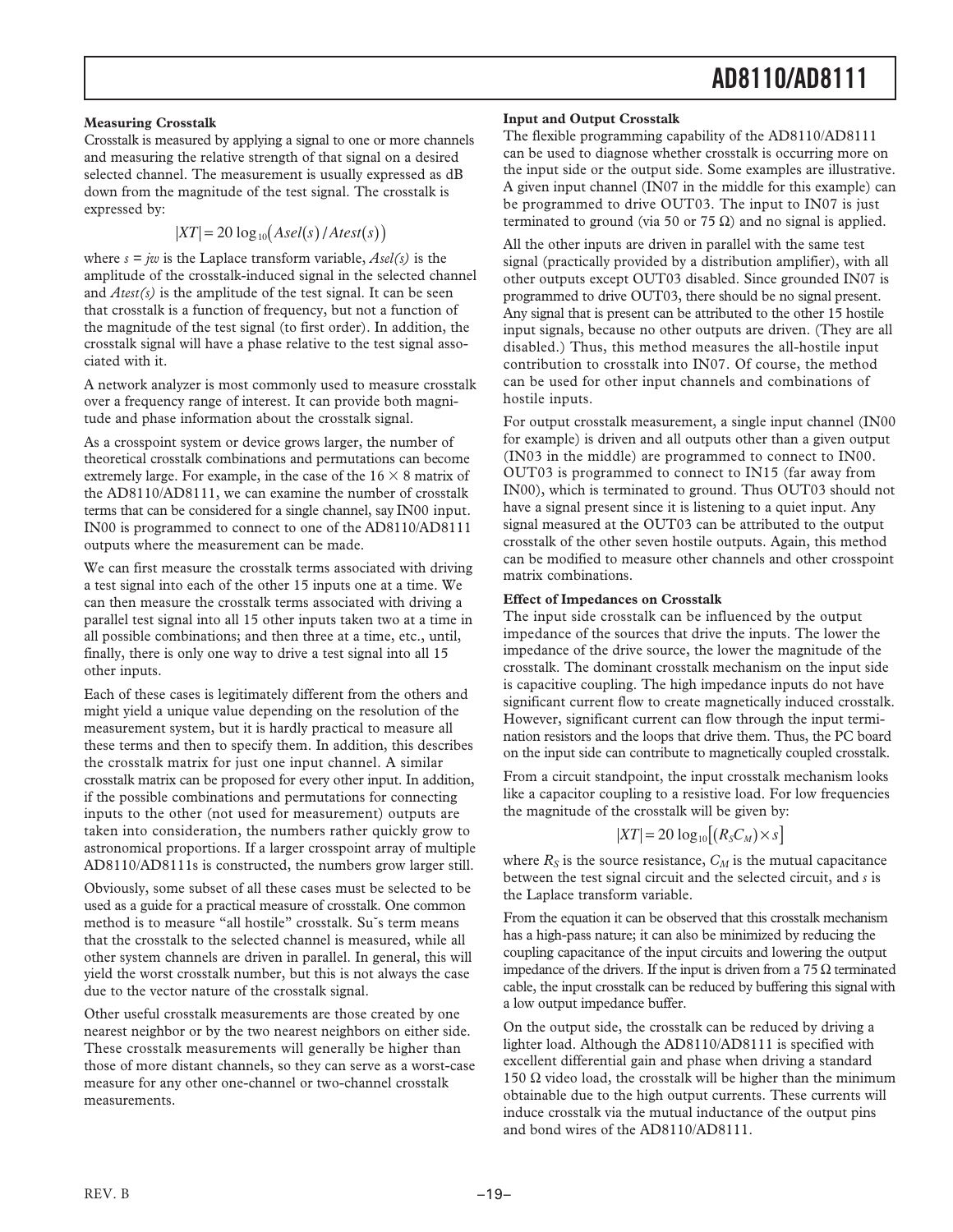From a circuit standpoint, this output crosstalk mechanism looks like a transformer with a mutual inductance between the windings that drives a load resistor. For low frequencies, the magnitude of the crosstalk is given by:

### $|XT| = 20 \log_{10} (Mxy \times s/R_L)$

where *Mxy* is the mutual inductance of output *x* to output y, and *R <sup>L</sup>* is the load resistance on the measured output. This crosstalk mechanism can be minimized by keeping the mutual inductance low and increasing RL. The mutual inductance can be kept low by increasing the spacing of the conductors and minimizing their parallel length.

#### **PCB Layout**

Extreme care must be exercised to minimize additional crosstalk generated by the system circuit board(s). The areas that must be carefully detailed are grounding, shielding, signal routing, and supply bypassing.

The packaging of the AD8110/AD8111 is designed to help keep the crosstalk to a minimum. Each input is separated from each other input by an analog ground pin. All of these AGNDs should be directly connected to the ground plane of the circuit board. These ground pins provide shielding, low impedance return paths and physical separation for the inputs. All of these help to reduce crosstalk.

Each output is separated from its two neighboring outputs by an analog ground pin in addition to an analog supply pin of one polarity or the other. Each of these analog supply pins provides power to the output stages of only the two nearest outputs. These supply pins and analog grounds provide shielding, physical separation and a low impedance supply for the outputs. Individual bypassing of each of these supply pins with a 0.01 μF chip capacitor directly to the ground plane minimizes high frequency output crosstalk via the mechanism of sharing common impedances.

Each output also has an on-chip compensation capacitor that is individually tied to the nearby analog ground pins AGND00 through AGND07. This technique reduces crosstalk by preventing the currents that flow in these paths from sharing a common impedance on the IC and in the package pins. These AGNDxx signals should all be directly connected to the ground plane.

The input and output signals will have minimum crosstalk if they are located between ground planes on layers above and below, and separated by ground in between. Vias should be located as close to the IC as possible to carry the inputs and outputs to the inner layer. The only place the input and output signals surface is at the input termination resistors and the output series back termination resistors. These signals should also be separated, to the extent possible, as soon as they emerge from the IC package.